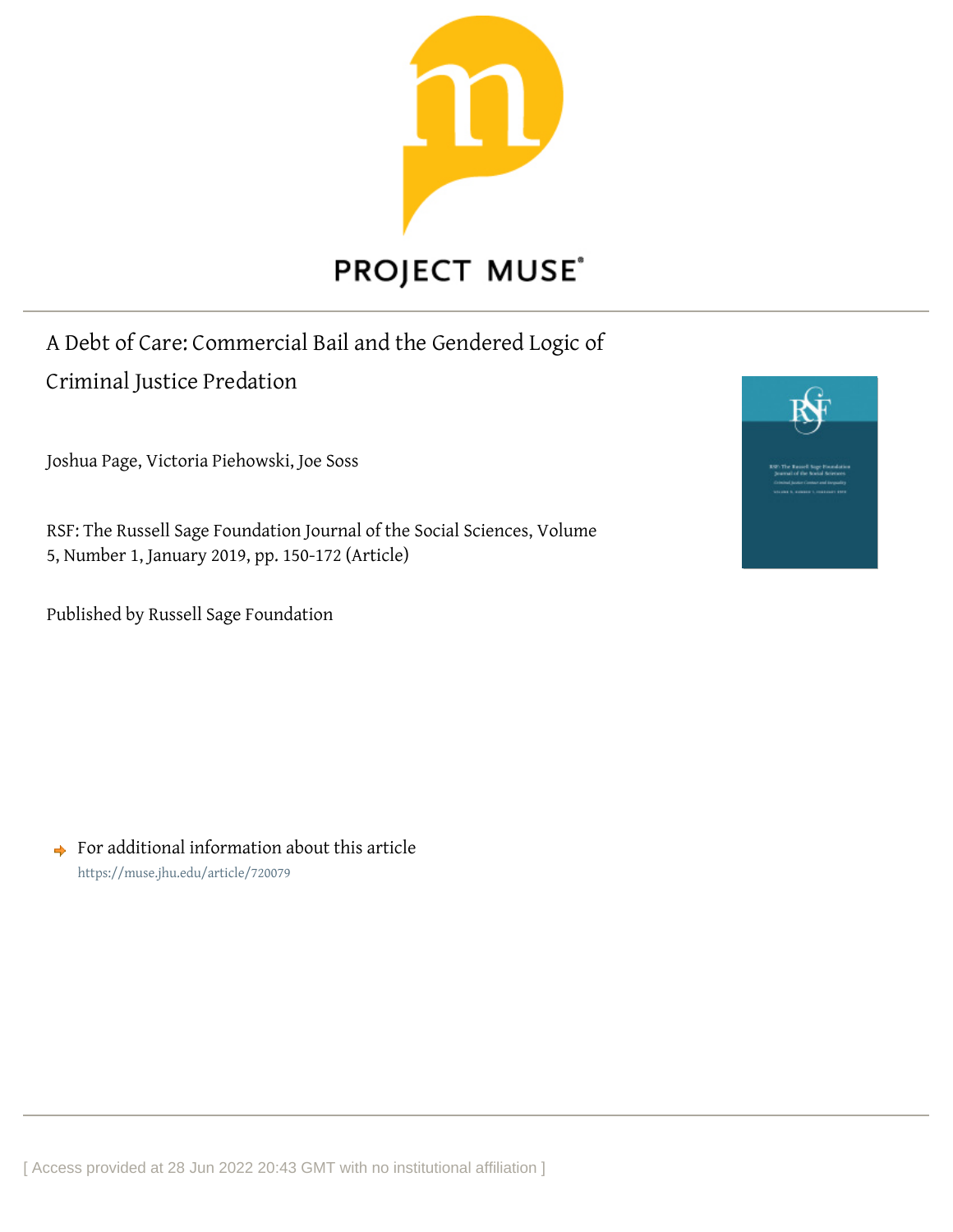# **A Debt of Care: Commercial Bail and the Gendered Logic of Criminal Justice Predation**



### Joshua Page, Victoria Piehowski, and Joe Soss

*Among the institutions that link criminal justice and inequality in the United States, commercial bail remains one of the most important yet least understood. Each year, the bail industry extracts millions of dollars from lower-income Americans, disproportionately draining resources from poor communities of color. We draw on ethnographic research to explore how the bail system operates as a predatory social process, arguing that gender interacts with class and race to structure resource extraction in this field. Poor women of color are especially subject to bail predation because they are seen within the larger social organization of care as bearing primary responsibility for defendants. Gendered care work and emotional labor are thus central to the field's logic of practice and to bail industry profits.*

**Keywords:** bail, care, gender, ethnography, predatory industries

Among the institutions that link criminal justice systems to social inequalities in the United States, bail remains one of the most important yet least understood. In recent decades, scholars have shown how social subjugation and economic inequality weave their way throughout the origins, operations, and consequences of mass incarceration (for example, Western 2006; Patillo, Weiman, and Western 2004). Policing and judicial action have been subject to extensive scrutiny in this regard (Epp, Maynard-Moody, and Haider-Markel 2014; Lerman and

Weaver 2014; Kohler-Hausmann 2014). The collateral consequences and spillover effects that ripple through the social networks of people who become entangled with the system have as well (Clear 2007; Wakefield and Wildeman 2014).

Scholars have begun to clarify how monetary sanctions such as fines and fees compound inequalities as they turn poor people's assets into government revenues (Harris 2016; Harris, Evans, and Becket 2011). Still, knowledge about commercial bail has changed little since legal

**Joshua Page** is associate professor of sociology and law at the University of Minnesota. **Victoria Piehowski** is a graduate student in the Department of Sociology at the University of Minnesota. **Joe Soss** is Cowles Chair for the Study of Public Service at the University of Minnesota, where he holds faculty positions in the Humphrey School of Public Affairs, Political Science, and Sociology.

© 2019 Russell Sage Foundation. Page, Joshua, Victoria Piehowski, and Joe Soss. 2019. "A Debt of Care: Commercial Bail and the Gendered Logic of Criminal Justice Predation." *RSF: The Russell Sage Foundation Journal of the Social Sciences* 5(1): 150–72. DOI: 10.7758/RSF.2019.5.1.07. We are grateful to AshLee Smith Garret, Ryan Steel, and Chase Hobbs-Morgan for research assistance. Joshua Page received financial support for his research on the bail industry from the Talle Research Fund at the University of Minnesota. Direct correspondence to: Joshua Page at [page@umn.edu](mailto:page%40umn.edu?subject=), 909 Social Sciences Building, 267 19th Ave. South, Minneapolis, MN 55455.

Open Access Policy: *RSF: The Russell Sage Foundation Journal of the Social Sciences* is an open access journal. This article is published under a Creative Commons Attribution-NonCommercial-NoDerivs 3.0 Unported License.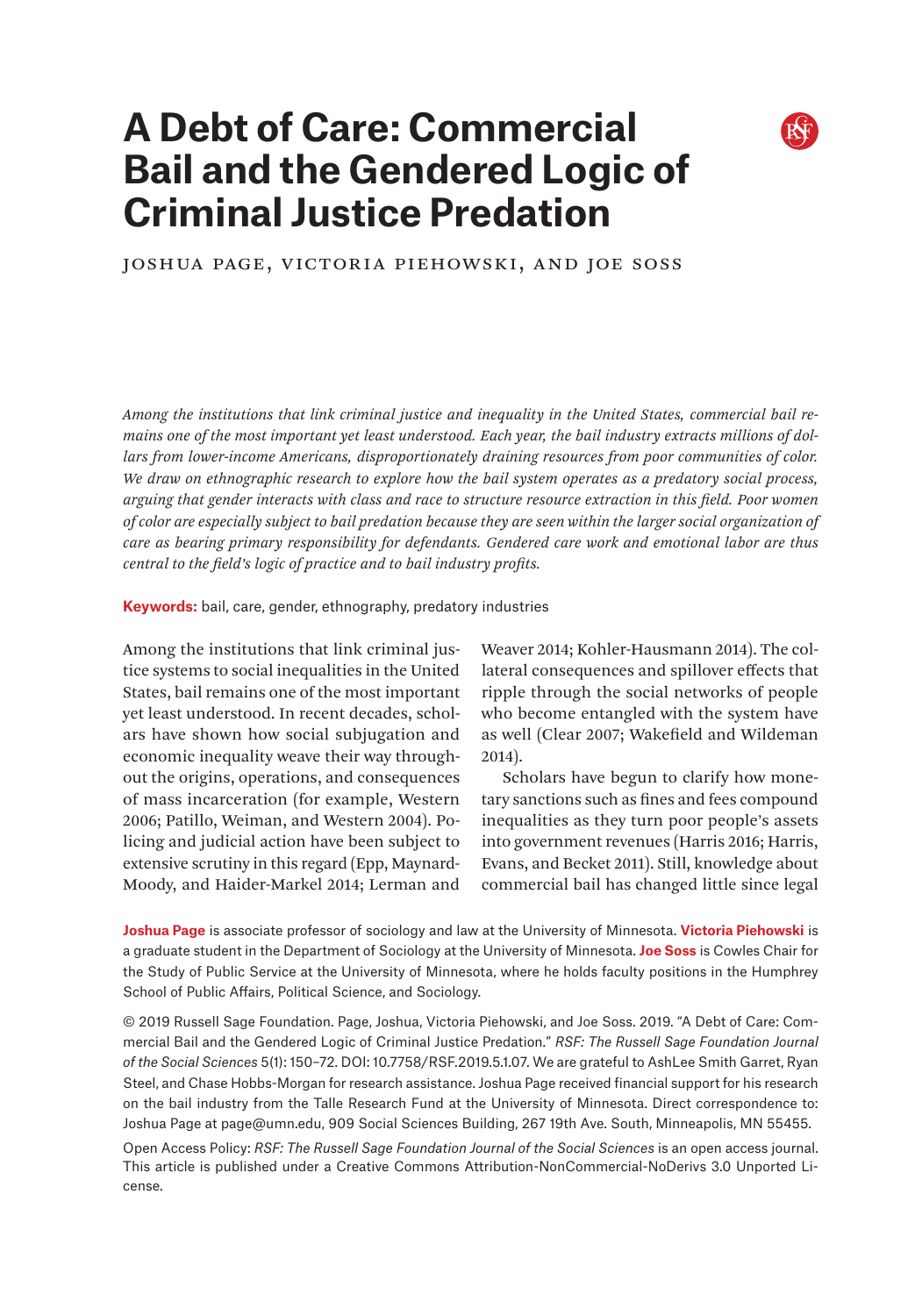scholar Malcolm Feeley observed in 1979 that "there has been virtually no scholarly interest in the bail bondsman. . . . this neglect and perfunctory dismissal cannot be attributed to the bondsman's lack of importance" (96–97). This blind spot is especially troubling because commercial bail stands at the center of resource extraction in the pretrial process and is one of the most distinctive aspects of the U.S. criminal justice system. The United States and the Philippines are the only countries that permit a for-profit bail bond industry. And in a criminal justice system shot through with efforts to generate revenues for public institutions (such as fines and fees) and private firms (such as prison profiteering), commercial bail is one of the oldest and most enduring sites of extractive publicprivate partnership. Since the 1910s, it has offered a template for how the machinery of criminal justice can be used to siphon assets from poor communities.

Each year, the bail industry extracts millions of dollars from lower-income communities, disproportionately from poor communities of color and often in cases where defendants are found not guilty (see, for example, Gupta, Frenchman, and Swanson 2016). These revenues flow to state and market institutions alike, but the biggest moneymakers are the large insurance corporations that back the bonds sold in smaller bail businesses. In a field dominated by about thirty-five major players, funds reliably flow to the big sureties. In 2011, they secured about \$13.5 billion in bonds; and while auto and property insurers typically pay out 40 to 60 percent of their revenue in losses each year, records suggest that bail surety companies pay less than 1 percent in losses (Bauer 2014).

Against this backdrop, this article builds on prior scholarship in several ways. First, we adopt the bail industry as a focal point for analyzing the interplay of social inequalities and the criminal justice system. In addition to illuminating a rarely studied site of this relationship, the analysis of bail offers a distinctive perspective on the broader practice of resource extraction in the criminal justice field. Research on inequality and bail has laid important foundations for this work, showing, for example, how racial factors affect judges' bail decisions and how pretrial detention can negatively affect

legal outcomes, employment, earnings, and access to welfare benefits (on racial factors, Demuth 2003; Schlesinger 2005; on detention, Dobbie, Goldin, and Yang 2016; Gupta, Hansman, and Frenchman 2016). Other studies have made progress in measuring the extent and distribution of bail revenues, focusing on how wealth is disproportionately drawn from poor communities of color (Gupta, Frenchman, and Swanson 2016; Color of Change and ACLU 2017). Pursuing a more process-centered analysis, we examine how the unequal terms of societal relations structure bail practices, including how bail agents pursue extractive relations with clients and how bail practices function as mechanisms for the reproduction of inequality and social control.

Second, this article offers a complement to the *punishment* perspective that typically frames studies of resource extraction in the criminal justice field. Most scholarship on this topic has emerged from the punishment and society subfield and reflected its guiding concerns. Thus, leading scholars conceptualize financial takings in the criminal justice field as "monetary sanctions, sometimes called Legal Financial Obligations (LFOs), [which] include fees, fines, restitution orders, and other financial obligations that courts and other criminal justice agencies may impose on persons accused of crimes" (Harris, Evans, and Beckett 2011, 235– 36). Similarly, leading explanations for these practices tend to focus on developments within the criminal justice field, emphasizing how a "culture of punishment" created new needs for revenue streams to fund the penal state, fueling and justifying the push for tougher monetary sanctions (see, for example, Harris 2016).

The punishment frame has fostered a growing scholarly community and important empirical and theoretical advances. By isolating state-centered financial takings in the penal field, however, this frame can obscure analytic and historical questions about how stateimplemented takings (such as fines and fees) relate to other modes of targeted financial extraction. Indeed, reliance on the punishment frame helps explain why studies of monetary sanctions have devoted so little attention to closely related practices that have grown in the same decades—such as the systematic resource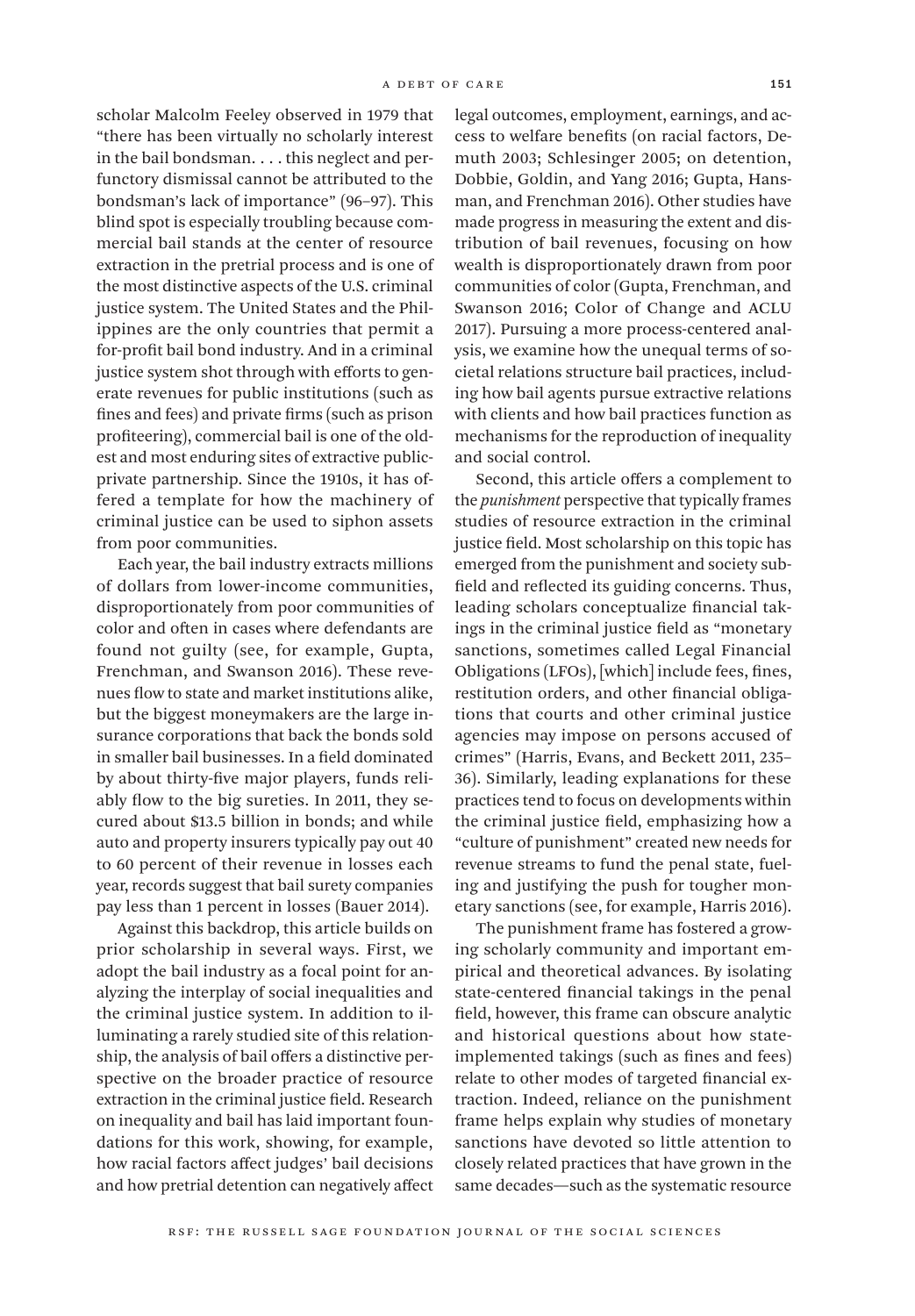extractions associated with monetary bail, asset forfeiture, and prison profiteering.

To complement studies that adopt a punishment frame, we draw on the concept of predation as it has been developed in the broader study of political economy and social domination.1 A predation frame encourages scholars to locate the varied revenue projects woven into the criminal justice system today in the longer historical trajectory of dispossession in the United States—institutionalized takings, past and present, in which state and market actors routinely target subjugated groups for resource extraction. The roots of this approach can be traced to several intellectual traditions: theories of the predatory state (North 1981; Tilly 1992); Marxian analyses of primitive accumulation and dispossession as ongoing features of capitalism (Glassman 2006; Nichols 2017); studies of "racial capitalism" in the black radical tradition (Robinson 1983; Du Bois 1935); and theories of the symbiotic relationship between social contract and social domination (Pateman and Mills 1997).

Challenging liberal-democratic theories of state and society, these varied traditions suggest how a social contract among dominant actors may be premised on and institutionalize various forms of subjugation (Pateman and Mills 1997). Images of free exchange among equal partners to contract, in this view, enable and legitimate exploitation (such as wage-based employment relations) and expropriation (such as of land, labor, or money). Expropriation and exploitation operate as foundational features of a liberal order that, though it appears to be rooted in voluntary agreements among equals, is actually organized around hierarchical power relations rooted in class, race, gender, and other axes of social dominance (Dawson 2016; Fraser 2016). Predatory modes of dispossession, such theorists argue, have long played a central role in enriching dominant groups and building and funding liberal state and market institutions, underwriting civic hierarchies, and sustaining the social order.

From this perspective, fines and fees can be seen not just as burdens imposed as sanctions but as elements of a variegated palette of extractive relations and practices associated with the criminal justice system. In turn, these elements can be drawn into a common frame of analysis with payday lending, subprime auto and home lending, and other predatory projects that exploit marginalized communities as captive markets, creatively converting their disadvantaged social positions into revenue streams. Criminal justice predation can also be located in relation to the longer history of dispossession in the United States, from the antebellum appropriation of labor and land through chattel slavery and settler colonialism through the postbellum systems of debt peonage, sharecropping, and convict leasing. In this article, we analyze the bail field as a complex of socially and politically produced *predation opportunity structures*: frameworks that convert the needs, vulnerabilities, and aspirations of subjugated populations into revenue opportunities for state and market actors. We ask how social inequalities guide these operations and how predatory bail practices, in turn, reinforce social inequalities.

Along a third axis, we extend prior work by responding to calls for greater attention to gender in the study of inequalities and criminal justice practices (see, for example, Haney 2004; Crenshaw 2012). Like other predatory practices in and around the criminal justice system, resource extraction in the bail industry is organized by race and class and guided by their social and spatial coordinates. As we show, however, gender is no less central to the intersectional matrix that organizes action in the field. Just as men of color are disproportionately targeted for arrest and incarceration, women of color disproportionately shoulder the burdens of the criminal justice field's financial takings. The gender basis of bail predation, however, is not simply a matter of sex differences in the distribution of burdens. Instead, to grasp the underlying logic of practice in the field (that is, the largely taken-forgranted dispositions that generate patterns of action), we need to understand how race- and class-focused resource extractions are ad-

1. This analytic shift is pursued in greater detail in a book-length project. Joshua Page and Joe Soss, *Preying on the Poor: Criminal Justice as Revenue Racket* (under contract, University of Chicago Press).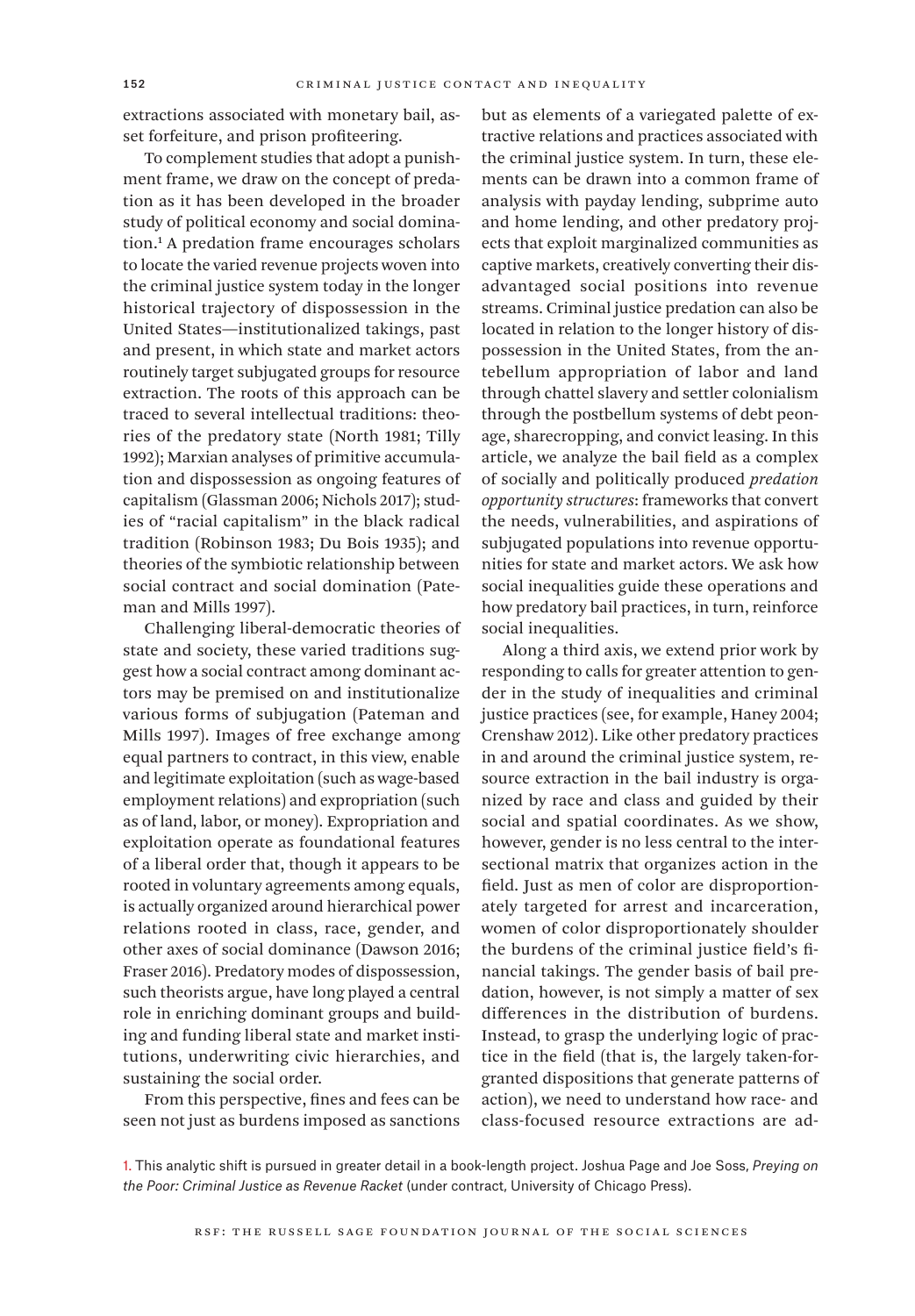vanced through gendered ethics of care and ordered by the gendered organization of care relations.

Much of the work on collateral criminal justice effects focuses on dynamics of exclusion and marginalization. Here, we focus on how gendered bail practices work to draw women cosigners into the criminal justice system's predatory operations. In this regard, our analysis builds on Megan Comfort's ethnographic study of women who visit incarcerated men and the dynamic process of "secondary prisonization," a "less absolute but still powerful form" of socialization and social control associated with prison exposure (2008, 15). We extend this insight to a gender analysis of bail-centered predation. Through the bail contract, cosigners are repositioned as economic actors assuming new debts, as citizens taking on new relations to state powers, and as social actors experiencing new or revised ties to defendants and their relations. Bail processes insert new financial terms into existing relations of care, often reconstructing them in the idiom of debt (LeBaron and Roberts 2010). In this regard, bail-centered predation can be seen as productive— not only in its incorporation of cosigners into criminal justice processes and its reconstruction of women's civic and economic positions, but also in its reordering of gendered social relations and associated ethics of care.

We depart from Comfort's account of secondary prisonization in one important respect. Comfort argues that the women who support prisoners become secondary targets of social control, socialization, and financial extraction. In the bail field, we argue, women cosigners are better conceptualized as primary targets of predation. Few defendants have the resources needed to enter bail contracts on their own. From the start, the defendant functions as an entry point (even a lure) for a predatory process that focuses on locating and securing cosigners. Women, and most of all mothers, are prized among potential bail clients because they are seen as likely to have both the financial means and the obligations to care (that is, the motive) to transfer resources to the bail industry. Thus, social interactions between cosigners and bail agents are suffused with ethics of care and structured by

the gendered basis of caring relations in the broader society.

Our analysis is based on an immersive ethnographic study of the bail industry in 2015 and 2016. For about eighteen months, Joshua Page worked as a bail bond agent, participating and observing as an employee on the frontlines of the industry. Drawing on this fieldwork, we ask how gender operates (in conjunction with race and class) as a structure of interpretation and action, guiding practice on "both sides of the desk" in the bail industry. How do participants on each side of the social transaction understand and make use of the gendered rules of the game? How do gender and the gendered basis of care relations position women (especially women of color) as primary targets of predation? And how should scholars of inequality and criminal justice think about the consequences of the bail industry's gendered process of resource extraction?

#### CARE, INEQUALITY, AND THE Criminal Justice System

Throughout the fieldwork, bond agents and cosigners routinely framed efforts to secure bail in terms of obligations to take care of the defendant. The predominance of lower-income women of color among cosigners reflects not only the social targeting of criminal justice practices but also, and equally, the social forces that allocate and regulate caring responsibilities. That is, to understand who cosigns for bail bonds and how bail practices operate, the bail industry needs to be located within the social structure of care relations in the broader society. Because cosigners and defendants engage each other on terms defined by ethics and expectations of care, these concerns define the terrain that bail agents navigate as they recruit and manage cosigners. As a result, the bondsperson's job entails various forms of "emotional labor" calibrated to convey care for the caregiving cosigner and a shared desire to take care of the defendant (Hochschild 2012). We situate our study within the broader interplay of care, social inequalities, and the criminal justice system.

Criminal justice institutions generate needs—physical, financial, emotional, spiritual, and social—which raise fundamental ques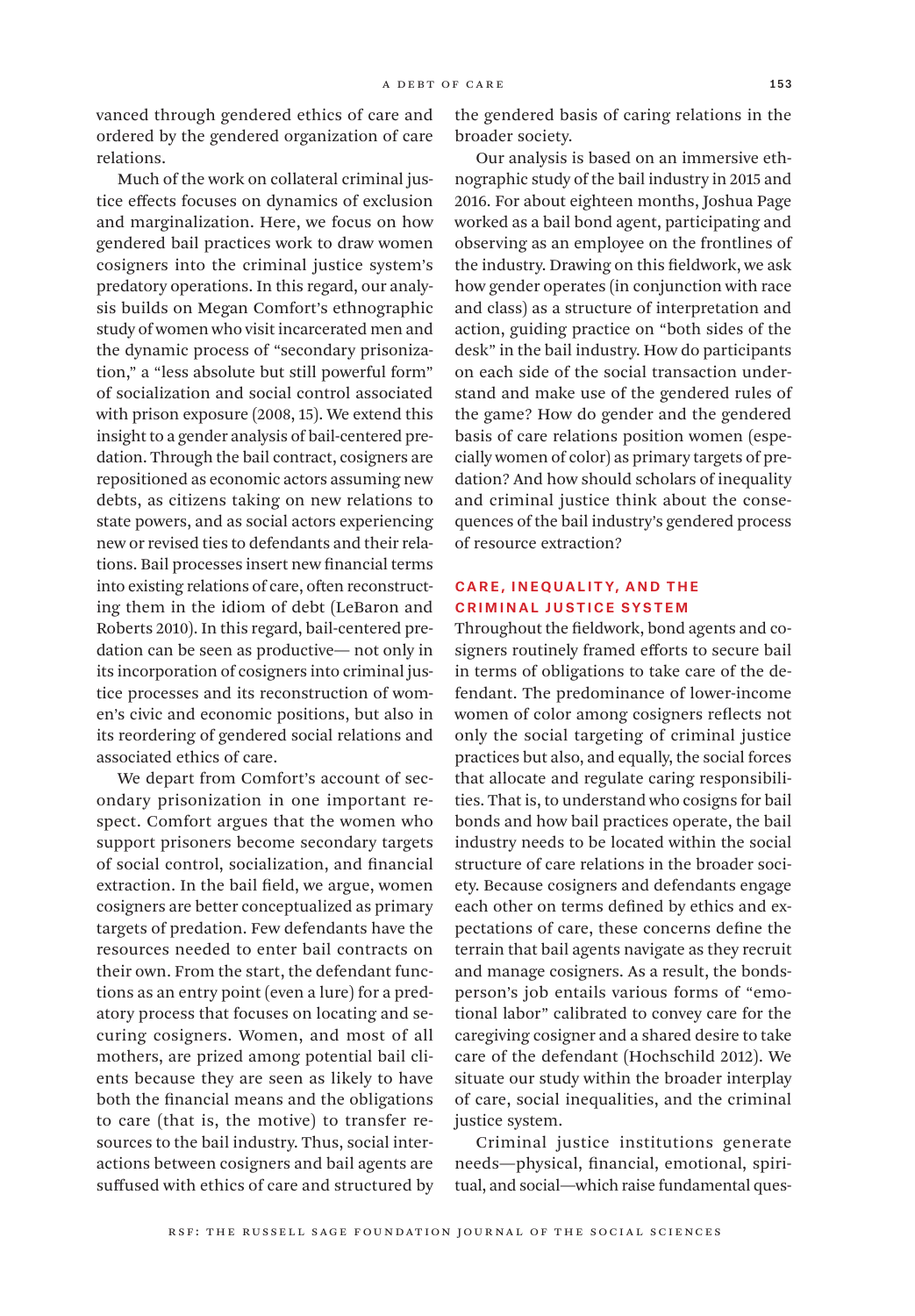tions of social responsibility, morality, and justice. Who is obligated to address these needs? Why, from a moral standpoint, should someone extend or deny care to an individual caught up in the criminal justice system? And to what extent should the distribution of caring burdens, in the matter at hand and in the longer history of a social relationship, be considered just or unjust? These questions fit neatly into a long tradition of inquiry exploring the operations of care as an ethical standpoint and the construction of care as a gendered site of social obligation and labor. This tradition examines how socially situated actors contemplate their moral obligations in light of their specific attachments, statuses, and roles (Gilligan 1982; Noddings 1984). Yet as political scientist Joan Tronto and others have emphasized, this "ethic of care" does not stand apart from considerations of justice and democracy (Tronto 1993). Indeed, because care is not just an ethical matter but also a practice necessary for societies to function, questions about how care should be organized and how its burdens should be distributed are inseparable from questions of power, justice, and politics (Tronto 1993, 2013; Fineman 2004).

Informed by an interdisciplinary literature in which feminist scholars have often taken the lead, one can see how the forms of caring labor that surround criminal justice institutions reflect the broader ideological and practical construction of gender-, race-, and class-specific labor roles (Federici 2004; Glenn 2010). Historically rooted in a contrast of public and private spheres, gendered divisions of labor have made women primarily responsible for care work in domestic spaces and called on men to serve as the "breadwinning" earners of a familysustaining wage (Gordon 1994; Fineman 2004). "Men's work," framed as freely exchanged labor, has thus been viewed as deserving of financial compensation; women's unwaged caring labor has been cast as a vocation of devotion supplying its own intrinsic, feminine rewards (Fortunati 1995). In this contrast, women's care work

appears to exist in a world apart from market forces—a fulfillment of women's essential nature that expresses loving social bonds and holds the deepest social and even spiritual value. Such myths have endured despite the fact that care work has long taken waged as well as unwaged forms, lower-class women being especially likely to support their families through care-work earnings (Glenn 2010). Further, the disposition to care is often regarded as a trait natural to particular individuals. Tronto reminds us, however, that such inclinations are cultivated through social trainings rooted in institutions (2013). Marriage and family laws in the United States have historically constructed care as a private duty of wives and mothers, reflecting and reinforcing family socialization processes that tend to assign caring roles to girls and women (Glenn 2010).

Yet to speak simply of women and care work is to obscure how gender has always organized care relations in varied ways, depending on its intersections with other dimensions of social subordination. Historically, for example, black women in the United States have occupied a distinctive position. With formative roots in chattel slavery, their care work has never been limited to a "private" sphere defined by family or household membership (Jones 2010; Haley 2016).2 For centuries, it was expropriated through systems of slavery and then, after the Civil War, exploited through low-wage, domestic-servant arrangements. Because black women have been pressed into care work as social supports for more privileged groups, their commodified caring labor has contrasted with—and helped enable—the halo of private, devotional care attached to white, middle-class women. Indeed, black women charged with taking care of white families have often been deemed "unfit" to care for their own families deprived of the sanctified images of Republican Motherhood that surrounded white women's care work and often punished for alleged maternal failures in their own homes (Gordon 1994; Roberts 1997). Contemporary child wel-

2. We focus on black women's experiences here to clarify a point that can also be elaborated, differently but no less importantly, through consideration of the exploitative care-labor relations experienced by, for example, poor Latina, Asian American, Native American and, in many instances, European-immigrant women (Amott and Matthaei 1996; Glenn 2010).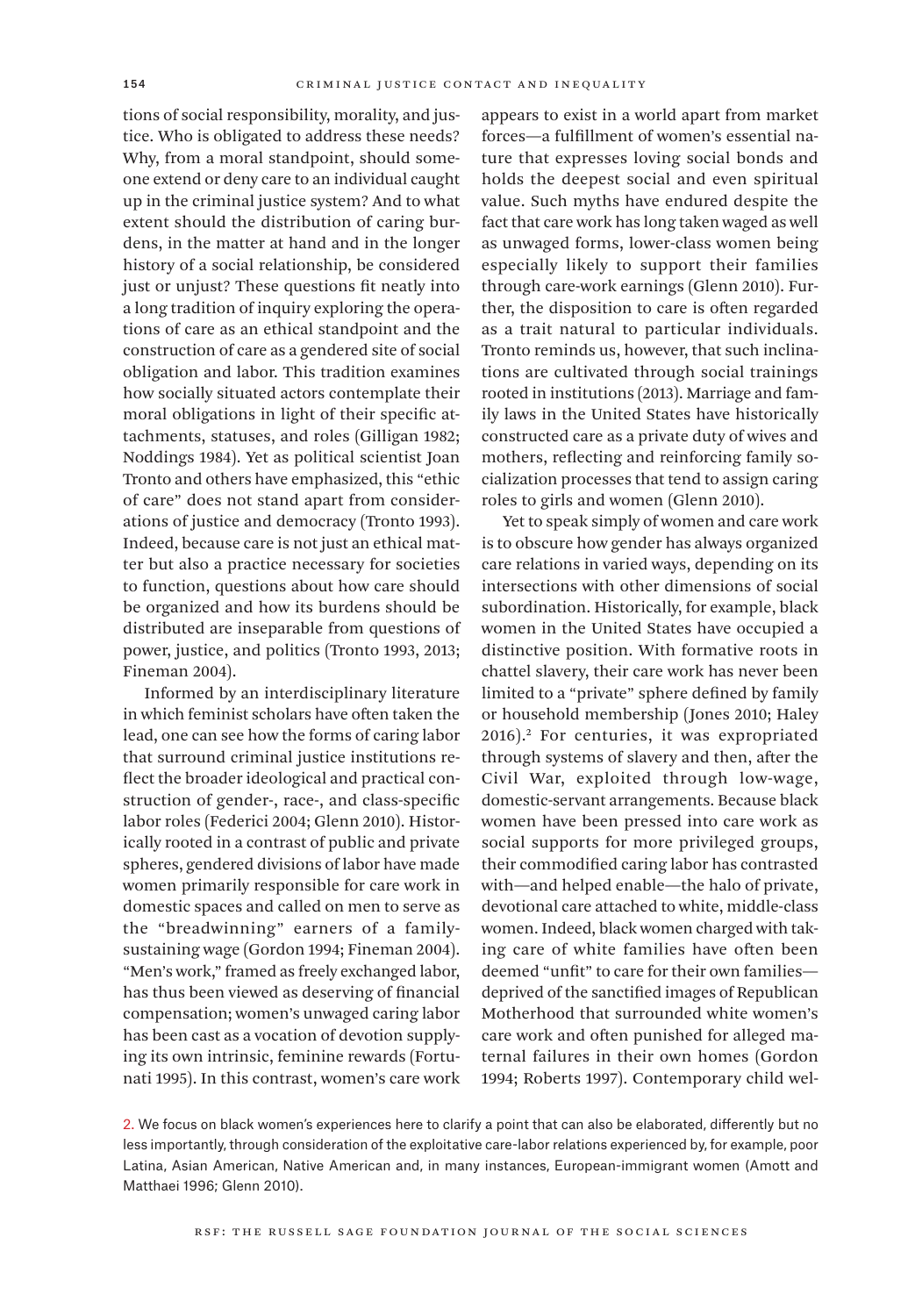fare systems, which disproportionately remove children from black and Native American homes, enact this ongoing distrust in socially and materially destructive ways (Roberts 2001).

Like other structures of inequality, intersectionally organized caring relations tend to become entrenched through social repetition (Tronto 2013). Over time, assumptions and social pressures that designate primary caregivers can develop into natural, taken-for-granted features of social reality. Aligning behavior with such gender expectations can become an important part of what it means to be a "normal" man or woman in a society. Consider that, even as women's opportunities in labor markets and other arenas have expanded since the 1960s, gendered care practices have remained a durable feature of American society. Women's share of housework has declined, for example, as their employment rates have risen; yet studies show that working women still perform more than twice as much housework as their male partners (Fuwa and Cohen 2007; Bianchi et al. 2000). Today as in the past, women—and especially poor women of color—"subsidize" the mythical autonomy of the American worker in their disproportionate contributions of unpaid care work in the home, domestic service jobs in other people's homes, and low-paid employment in care centers for children, the elderly, people with disabilities, and people with illnesses (Fineman 2004; Glenn 2010; Duffy 2007). In the United States today, for example, more than 90 percent of home-care workers are women, 50 percent are people of color, 25 percent are immigrants, and 33 percent do not have a high school education (Glenn 2010, 79).

The social organization of caring relations also shapes how care is given, received, and solicited across the criminal justice field. Since the 1970s, policing, adjudication, and incarceration have become increasingly normal life experiences in low-income communities of color (Western 2006; Lerman and Weaver 2014). The rising wave of socially and spatially concentrated criminal justice entanglements has driven a dramatic expansion of similarly concentrated needs for caregiving related to criminal justice. As the collateral consequences literature makes clear, these new needs are hardly limited to the direct adult targets of the legal

system (see, for example, Wakefield and Wildeman 2014). Meeting these needs may significantly disrupt and alter the life conditions of the family and friends of legally entangled individuals—especially among women of color who have long endured distinctively intense regimes of state-imposed punishments, deprivations, and risks (Collins 1994; Haley 2016; Gurusami 2018).

The rapid growth of criminal justice resource extraction since the 1990s has turned financial payment into a far more pressing and widely experienced need among targeted populations (Harris 2016; Page and Soss 2017). The women in Comfort's 2008 study of prison visitation provide an illuminating example. Given the limited resources of incarcerated individuals, women typically paid exorbitant rates for collect calls, meeting social needs in ways that simultaneously delivered commissions to telecommunications firms and the California Department of Corrections (Comfort 2008, 89). The women routinely deposited funds their loved ones could use at the prison canteen, and some even went into debt sending this money. In these transactions, they saw themselves as taking care of loved ones' daily needs, expressing loyalty, and providing badly needed emotional support (84).

Comfort (2008) frames her analysis as a process of "secondary prisonization" rooted in punishment, but this common dynamic in poor communities of color can equally be viewed through the lens of predatory governance. For the institutions that receive financial flows, gendered ethics of care function as the social fulcrum in a process that turns penal custody into a revenue-generating asset. Actors in the criminal justice field today thus follow a long history of forging profit from the care work provided by poor women of color. Indeed, an Ella Baker Center report estimates that women make up a remarkable 83 percent of all family members covering costs for incarcerated populations (deVuono-powell et al. 2015).

In the following sections, we explore the financialization of care in the commercial bail system, paying particular attention to its grammars of action, its organization, and its legitimation as we clarify how structural forces position lower-income women of color as primary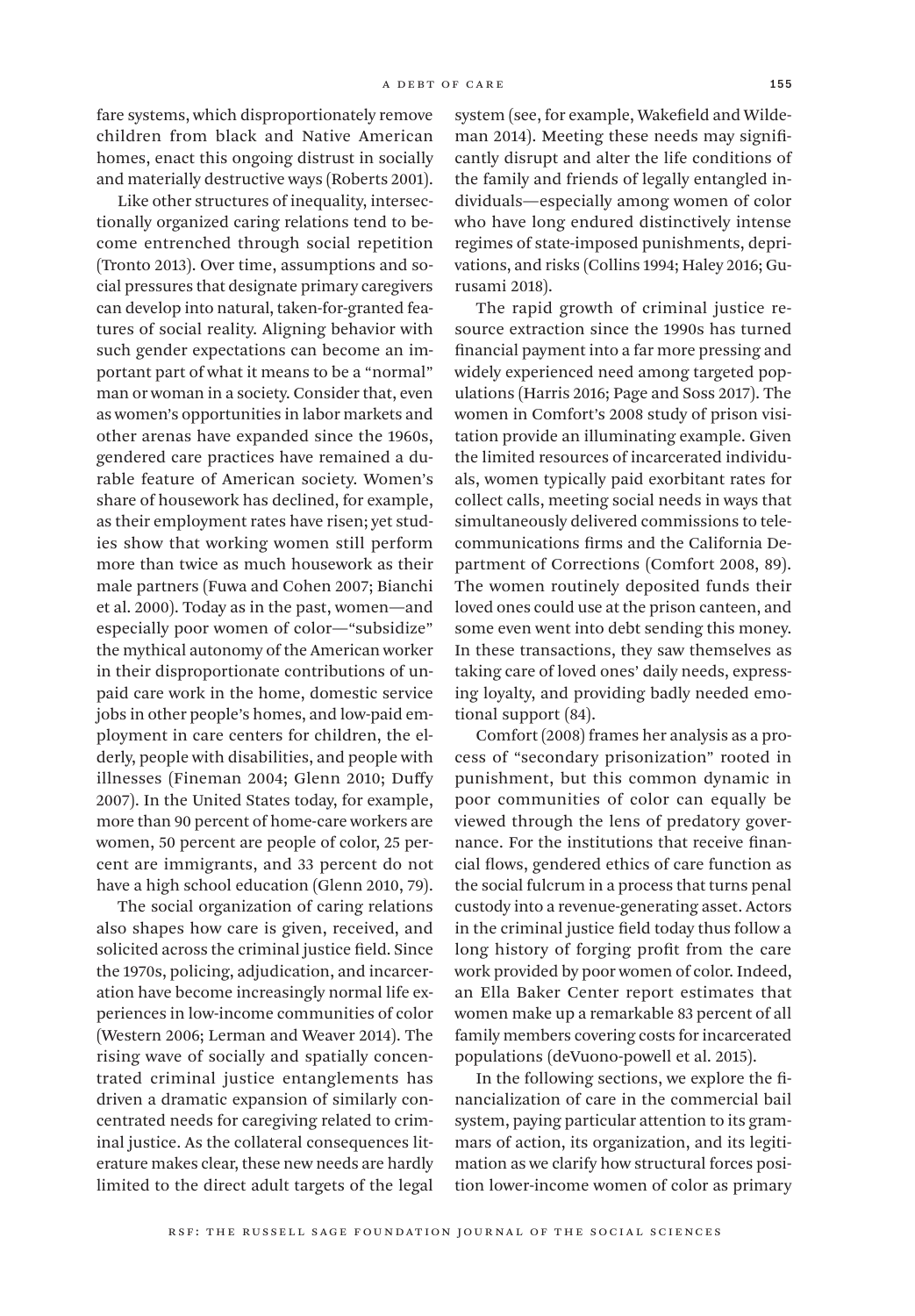targets of predation. We also show how the gendered basis of care relations in American society underwrites the logic of practice in the bail field, structuring the understandings and actions of defendants, cosigners, and bail agents alike.

#### Bail as a Site of Interdependence and Extraction

In the pretrial process, the court may hold individuals in custody, release them on their own recognizance, or require them to post bail to ensure that they will return for their court dates. When bail is imposed, most defendants find they cannot afford the full amount, so they turn to a bail company for assistance. The private business charges a premium (usually 10 percent of the bail), generally via contract with a defendant's cosigner, who assumes responsibility for ensuring that the defendant makes it to court. Should the accused fail to appear, the court can collect the full amount of the bail from the company—a threat that motivates bail companies to return defendants to custody, sometimes using bounty hunters. Failing that, the company works to recoup the amount of the bail from the bond's cosigners. The lion's share of revenues generated through this process flow, not to individual bondspersons or "mom and pop" bail companies, but instead to the large insurance companies that, by law in most states, must underwrite the bonds.

The federal government, the District of Columbia, and a handful of states—California, Illinois, Kentucky, Massachusetts, New Jersey, Oregon, and Wisconsin—depart from this model, joining the vast majority of the world in rejecting for-profit bail. These states instead rely on a variety of other techniques to secure the defendant's appearance: having arrestees deposit money with the court, which is returned (minus fines and fees) at the end of their case; charging defendants with new crimes if they fail to appear; denying release on bail (that is, pretrial detention); requiring payment of bail for missing court; or mandating conditions of release, such as wearing an electronic monitor, checking in with court staff, or adhering to a curfew. As these jurisdictions demonstrate, commercial bail is a choice within, not a requirement of, the U.S. legal system; it is a profitable industry constructed through law and policy choices, judicial decision-making, and deliberate market strategies.

In recent decades, jail systems and commercial bail have expanded together, and quickly. Between 1980 and 2015, local jail populations in the United States roughly quadrupled (Sentencing Project 2017). Trends in the bail industry followed right alongside, not only because of the swelling ranks of people passing through jails but also because of changes in judicial behavior. From 1990 to 2009, judges in large counties assigned monetary bail to a growing number of felony defendants, rising from 53 percent to 72 percent of all cases; at the same time, mean bail amounts rose 46 percent (to \$61,000), driven mostly by growth in the lucrative "upper tail of defendants [who] now face bail payments in the hundreds of thousands of dollars" (Council of Economic Advisors 2015, 6). Not surprisingly, reports suggest that between 1996 and 2012 the number of bail bond agents in the United States grew from roughly eight thousand to fifteen thousand (Burns and Leone 2005, 122; Justice Policy Institute 2012, 8).

It is estimated that today 450,00 people, 65 percent of the total U.S. jail population, are defendants who have not been convicted (Santo 2015). The vast majority of these people roughly five in six, or 83 percent—are behind bars because they cannot afford bail, bond companies refuse to bail them out, or the court will not allow them to post bail because of probation or parole violations, mandatory incustody drug assessments, or other legal matters. Meanwhile, commercial bail agents secure the release of more than two million defendants annually (Cohen and Reaves 2007, 4). Bail is now the dominant method for obtaining pretrial release, surpassing release on recognizance in 1998, and bail amounts set by judges have risen steadily (Cohen and Kychelhahn 2006).

The profitability of commercial bail depends on the fact that accused individuals rarely have the financial means to exit jail on their own. Bail in the United States is typically imposed without regard for ability to pay, and roughly 80 percent of criminal defendants today are indigent enough to qualify for publicly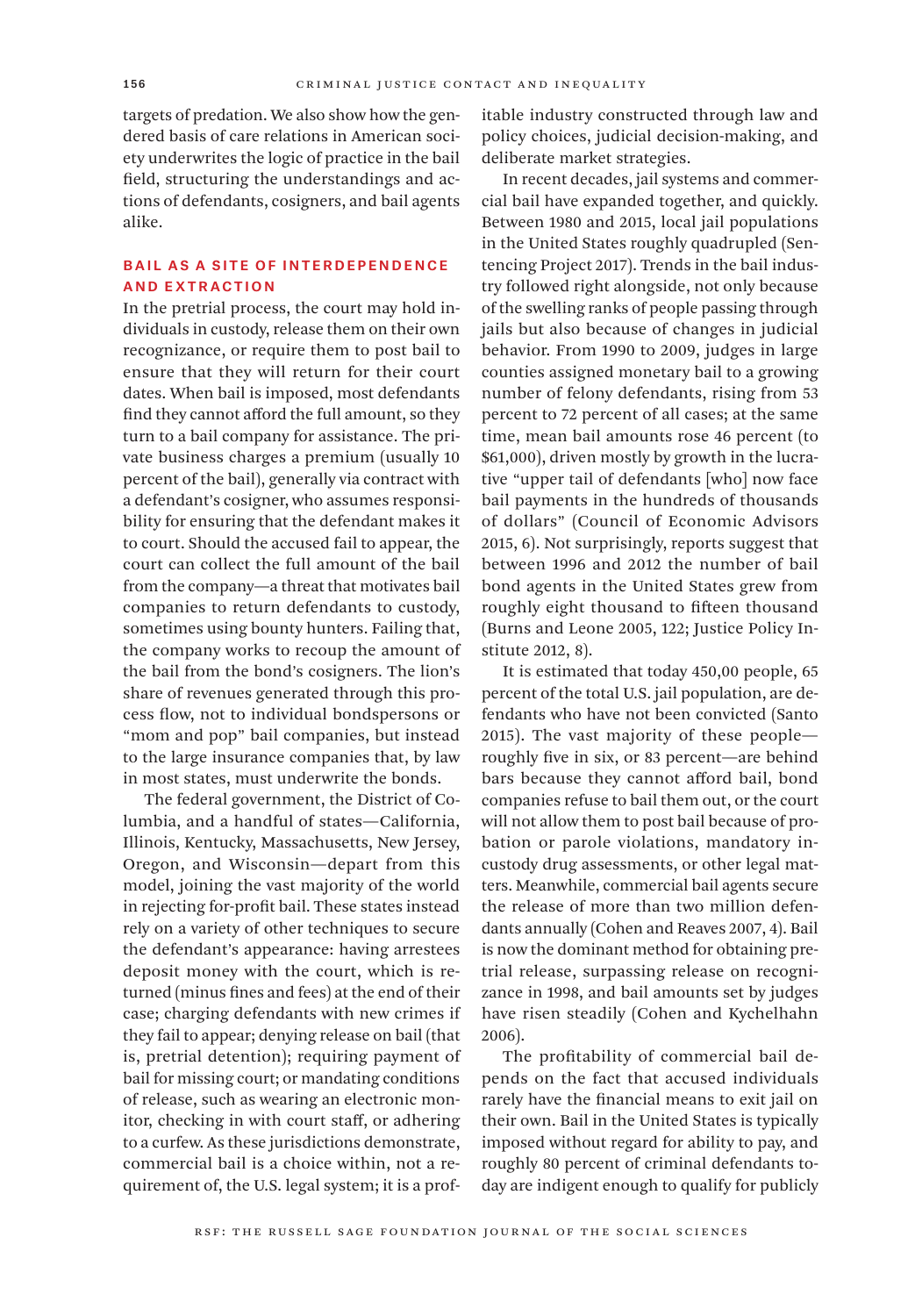provided legal counsel (Rabuy and Kopf 2016). Bureau of Justice Statistics data indicate just how low median incomes are among this group (Rabuy and Kopf 2016, 10). In 2002, women awaiting trial in local jails typically earned \$8,052 per year—below the poverty line of \$15,020 for a family of three or \$8,860 for a single person. Men in this group typically earned \$12,732, with white men (\$14,852) leading Hispanic men (\$13,368), and black men (\$10,800). This racial pattern—made significant by the high concentration of people of color among the pretrial population—held for women as well: The low earnings of white women (\$9,756) exceeded those of Hispanic women (\$8,508) and stood considerably above those of black women (\$6,816). In the month prior to being held in local jails, black men and women ages twenty-three to thirty-nine earned a median income of only \$900 and \$568, respectively (Color of Change and ACLU 2017, 18).

Against this backdrop of limited resources, the profitability of the bail industry also hinges on people in defendants' lives being able and willing to cosign bonds and pay bail premiums. A cosigner is usually a family member, romantic partner, or close friend who formally accepts financial and legal liability for the defendant making court appearances. "It's like cosigning for a loan," agents explain. That said, the responsibilities and conditions taken on by the cosigner are far more extensive than many expect. If a defendant fails to appear in court, the bail company may charge cosigners costs associated with locating the defendant (for example, expenses for bounty hunters). Contracts include provisions along these lines: "I am responsible for paying for investigation, location and apprehension time; this is billed at a rate of \$250 per hour per investigator plus expenses or 10 percent of bond whichever is greater" (UCLA 2017, 17). In addition, contracts may hold cosigners responsible for some fines and fees incurred by the bail company (for example, if the company files to have the court extend or dismiss a delinquent bond). Cosigners also agree to a variety of nonfinancial conditions. A 2017 analysis by the UCLA School of Law Criminal Justice Reform Clinic notes that

Some contracts require the indemnitor [cosigner] to keep the bail bond agent apprised of their living and employment situations. Others force indemnitors to grant the bail bond agent access to private information related to every aspect of their lives, including: telephone records, medical records, school records, worker compensation records, and employment records. . . . But perhaps the most egregious privacy violation for indemnitors is the authorization for the bail bond agent to physically invade their homes and to track their vehicles. (UCLA 2017, 11)

By signing the contract, cosigners become both agents of social control (in relation to the defendant) and objects of social control (in relation to the bail company and court).

Millions of people agree to this onerous responsibility each year. It is not hard to see why. Local jails are notoriously terrible places, even worse than prisons. They are often dangerous, dirty, chaotic, and mind-numbingly boring (Irwin 1985; Walker 2016). In addition to wanting relief from these conditions, many defendants are eager to get out so they can work on their cases. Indeed, research suggests that defendants who remain in jail are much more likely than those who are released to be convicted, receive longer prison sentences, and get worse results in plea-bargaining processes (Phillips 2010; Oleson et al. 2014; Dobbie, Goldin, and Yang 2016; Gupta, Hansman, and Frenchman 2016). Defendants who remain in jail also make their criminal status visible to others, raising the potential for social stigma. Locked up, they cannot fulfill their parenting obligations and may accrue absences at work or school with dire consequences. To limit the harms of pretrial confinement, then, close relations of the accused may feel tremendous pressure to cosign a bail.

But these conditions provide only a partial explanation for why so many people—and why particular groups of people—become enmeshed in the bail system via cosigning. To illuminate social processes involved, we draw on our ethnographic research in "Rocksville," a large urban county.<sup>3</sup> Page gained access to the

3. Names used for the county, bail company, and all coworkers and clients are pseudonyms.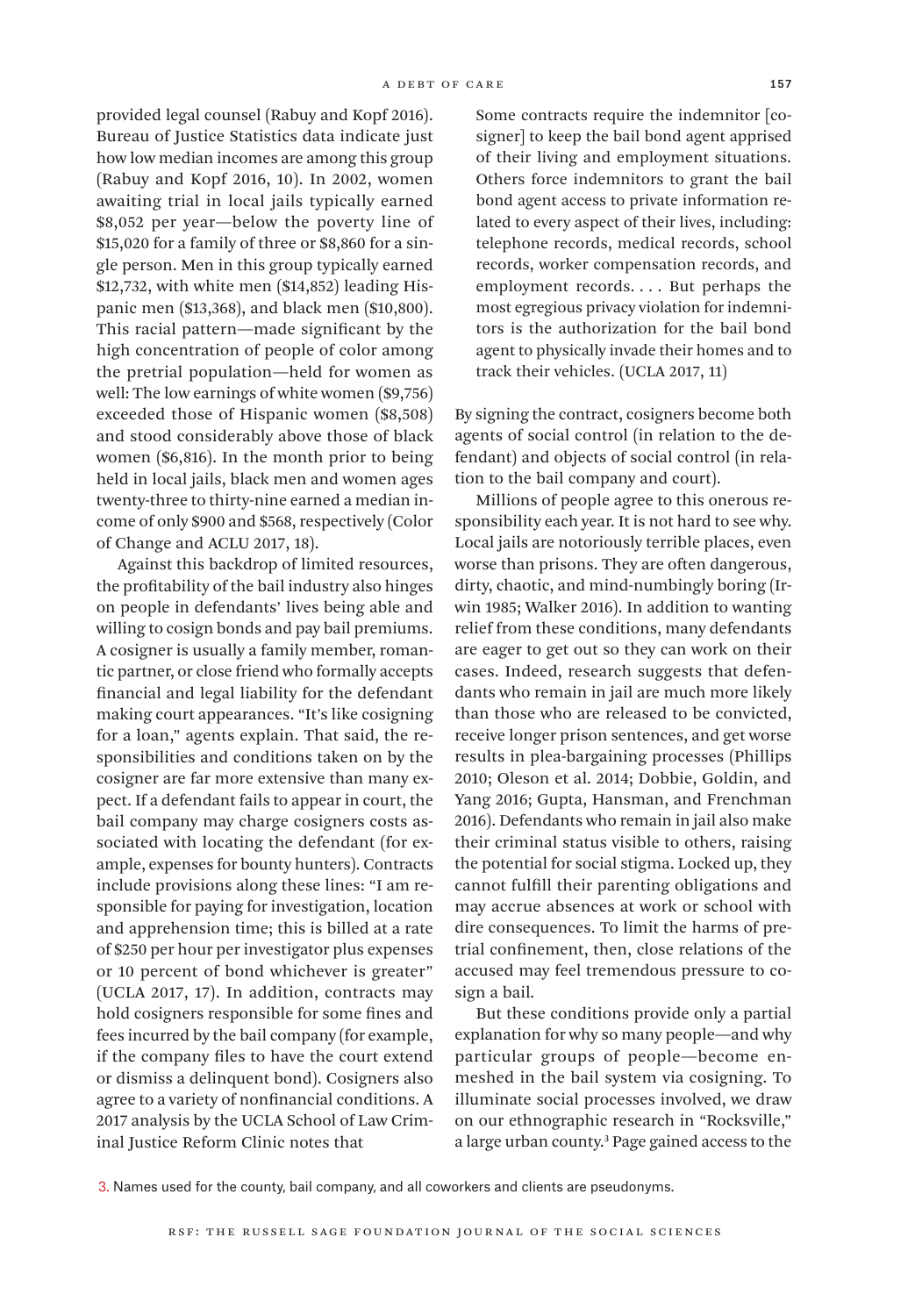research site, known as A-Team, after several conversations with the owner of the bail bond company. He was upfront about his motivation—to understand the world of bail by participating in it. He presented himself as a curious professor—a "sponge"—who wanted to soak up his coworkers' knowledge of the bail industry; because he knew little about the inner workings of the industry, this presentation was not false, even if he occasionally played it up.

Page's position as a professor facilitated his acceptance within the company. Bail agents receive minimal respect in the legal field, and the media tend to portray them as greedy and ignorant. For some coworkers, having a professor on staff who wanted to learn from them was a source of pride; it signaled that their line of work (and *their* company) was worthy of serious scholarly interest. In fact, on several occasions, Page asked his colleagues not to introduce him as a professor because he wanted other actors in the field (such as lawyers) to interact with him like they would any other agent. Also, he wanted to protect the confidentiality of the company and his coworkers. His coworkers understood and, over time, referred to him as "the professor" less and less.

Downplaying his position as a professor, Page worked hard to show he was a serious bail agent and team player. He engaged in the same activities as his coworkers: solicited business at court, worked daytime and nighttime desk shifts, posted bonds at courthouses throughout the state, developed relationships with attorneys, attended company parties, checked warrants, and followed up with defendants who missed court or did not make payments. (He did not engage in "fugitive recovery"—the company contracted with freelance bounty hunters if needed.) Beyond these everyday tasks, he helped out whenever he could, for example, subbed for coworkers who needed time off, worked undesirable night shifts, and helped write advertisements for hiring new agents. He also engaged in the social life of the company, regularly going for lunch and afternoon coffee with coworkers, attending company parties, and exchanging texts with colleagues about bail, sports, television, movies, and life events (for example, medical procedures).

Page's social position also helped facilitate

his acceptance in the research site. Like the vast majority of his coworkers, he is white and upper middle class (and though he has lived in cities for many years, he grew up in the suburbs of Southern California, so he could relate with his colleagues' suburban identities and routines). Moreover, his physical appearance and interests (especially in sports) read as traditionally masculine; he has an athletic build, he practices martial arts, and his arms are covered with tattoos. A-Team is a masculine space with a couple of exceptions, the agents, both male and female, were aggressive competitors who ribbed each other, specialized in ribald humor, and claimed not to "take shit" from anyone. Likely because of Page's social position, self-presentation, and commitment to learning the trade, his colleagues eventually saw him as part of the team. Therefore, they rarely censored themselves around him, providing a relatively unvarnished view of the bail business in a large urban county.

While working at A-Team, Page was a paid employee. He decided to work for pay to learn what it took to make decent money as an agent. Plus, the owners informed him that he could not legally work for free. Even though he received paychecks (based solely on commissions), he did not use the money for nonresearch purposes. He used it to pay taxes on his bail income (because he was an independent contractor, taxes were not taken out of his paychecks), fund a part-time research assistant, and make donations to an organization that provides legal services to low-income people. Because he did not rely on his pay, he did not feel the same pressures as his coworkers to hustle constantly and engage in profitable but ethically and legally questionable behavior. He was free to take time off and temporarily leave behind the stresses of the job. Even though he did not rely on the income, he still became invested in beating the competition and landing bonds; he developed a strong *will to win*, arguably the defining characteristic of the big city bond agent.

Early on, Page learned that agents work mainly with friends and family rather than with defendants. Because the defendant is in jail, associates on the outside must gather money, secure collateral (if necessary), and recruit co-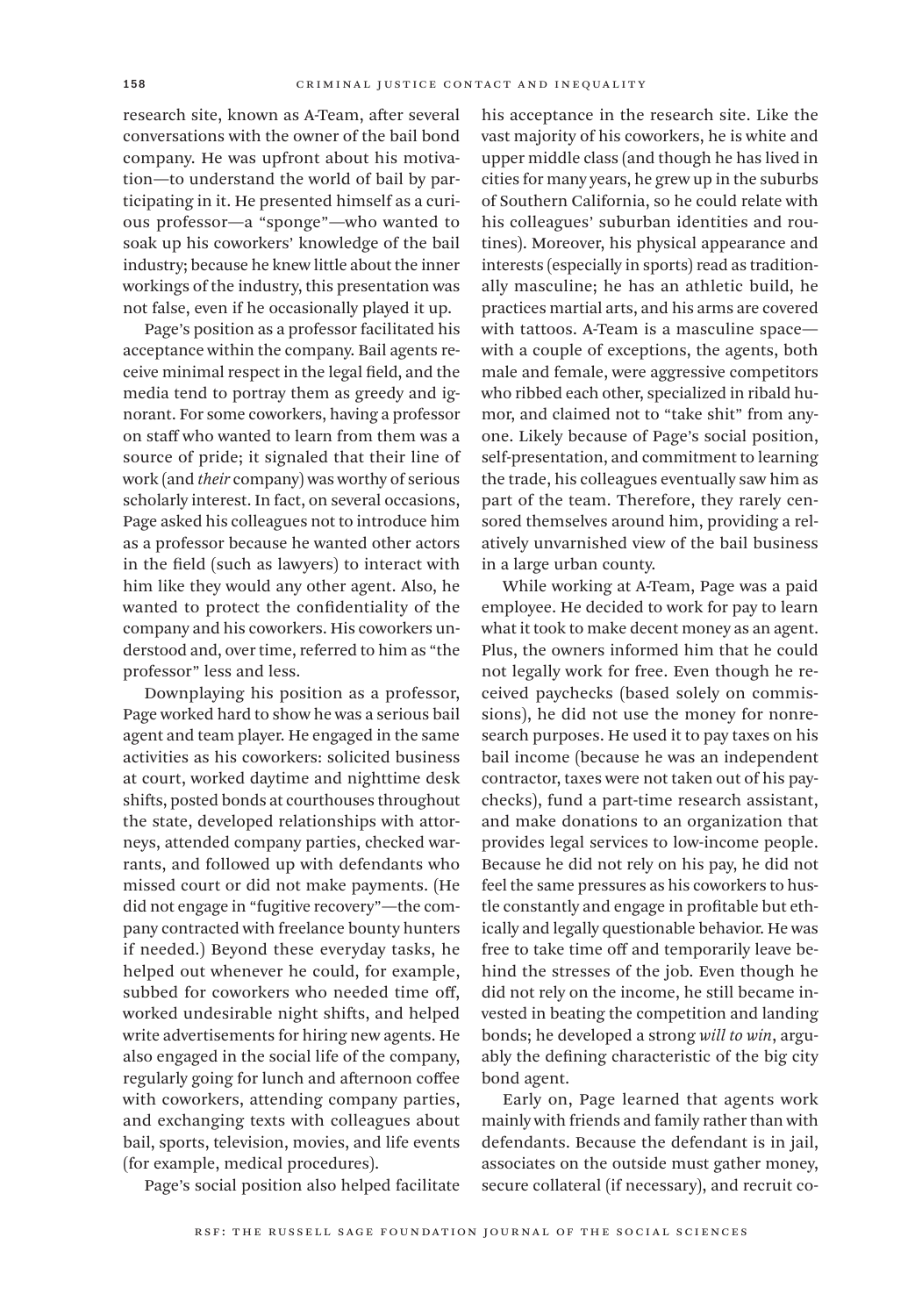signers. A-Team requires cosigners to be at least twenty-one years old and to have a "decentpaying" full-time job. The composition of unconvicted jail prisoners in Rocksville (that is, those potentially eligible for bail) aligns with the national picture. According to the 2002 Bureau of Justice Statistics Survey of Inmates in Local Jails, men make up 89.2 percent of the unconvicted jail population (James 2002). Despite being nearly 70 percent of the total U.S. population, white inmates accounted for only 31 percent of the pretrial jail population. Black and Hispanic individuals made up 43 percent and 19.6 percent, respectively. Defendants' education levels matched their incomes, only 12.6 percent having at least some college and 33 percent some high school.

In conversations with coworkers and agents from other companies, Page routinely commented on the gender differences between defendants (typically men) and cosigners (typically women). Without exception, bail workers confirmed the observation, but the preponderance of women cosigners seemed unremarkable to them, Page came to understand, because it fit so easily into their own gendered assumptions about who would take care of defendants. Agents saw the field of play in the pretrial process through a gendered lens that made it seem normal and right that women would secure bail for accused men. One of the bosses at A-Team, for example, regularly instructed agents to begin conversations with defendants by asking, "What's mom's name and number?" A common belief was that mothers would bail out their children and make sure they showed up for court. Grandmothers and long-term romantic partners were good targets as well; short-term girlfriends were avoided because their ties to defendants were considered tenuous.

The selection and pursuit of women as cosigners paralleled agents' tendency to see and describe cosigners as babysitters for defendants—a strongly gendered role employed in the field as an occupational metaphor. In these ways and others, bail agents revealed an intuitive grasp of what Evelyn Nakano Glenn terms "the social organization of care": the "systematic ways in which care for those who need it is allocated and how the responsibility for caring labor is assigned" (2010, 6). Indeed, just as race and class intersect with gender in the social organization of care, these axes of inequality shape evaluations of women as potential cosigners. For agents, race and class categories (operating as racialized assumptions about class and class-inflected conceptions of race) function as rubrics for estimating financial resources and sizing up character, for judging, in ways large and small, whether a person is a good or bad risk. Thus, as the pecking order for desirable clients works through gender roles (for example, mother, wife, daughter), its gradations reflect cultural constructions of groups positioned according to race and class.

White women and middle-class women are typically seen as better bets in these regards, more likely to "be responsible" and have "good jobs." Most agents adopt a view of group culture consistent with "underclass" narratives that portray the poor, racially segregated "ghetto" as a place where "social pathologies" proliferate as products of moral turpitude and dysfunctional norms (rather than social inequality and subjugation). Poor women of color therefore stand at the center of predatory bail targeting (due to the social composition of criminal defendants) but are also subjected to tougher scrutiny via race and class stereotypes. This profiling can have serious consequences. First, it raises the odds that defendants from race- and class-subjugated groups will be unable to bail out of jail—a fate far worse than a bail contract, however predatory its terms may be. Second, it raises the odds that bail will be offered to cosigners from subjugated groups only on riskier or more costly terms—for example, with higher premiums, stronger collateral requirements, and stricter payment conditions.

#### Caring Obligations and Emotional Labor

Agents' gendered expectations regarding cosigners are a social construction built around a real pattern of sex difference in the adoption of bail responsibilities. As the most frequent cosigners, women often express strong feelings of obligation to bail out defendants. In what might appear as straightforward business transactions, cosigners frequently see them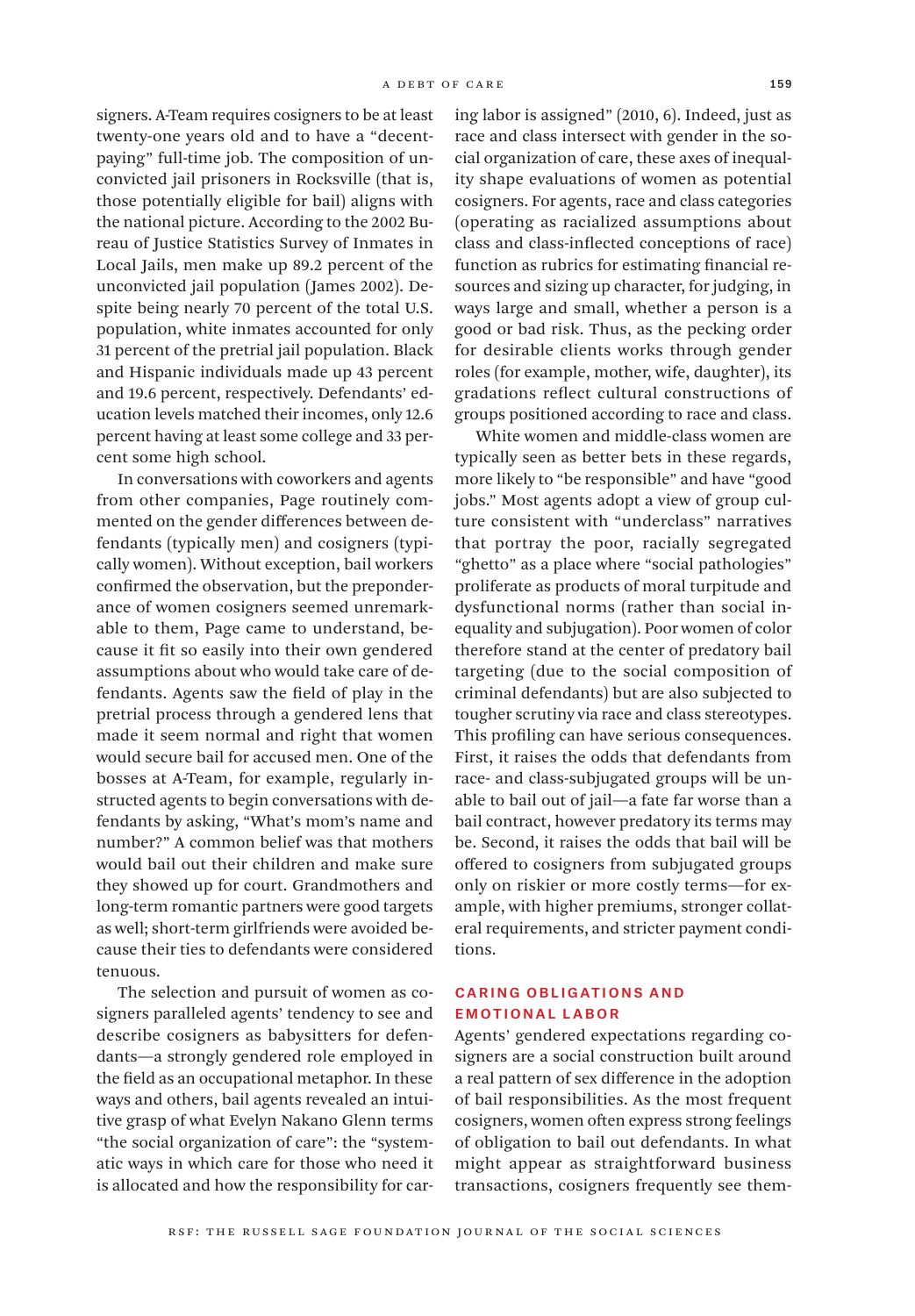selves (and are seen by others) as expressing loyalty and care by arranging premiums, agreeing to onerous contractual obligations, and taking responsibility for getting the defendant to court. Further, like many other forms of care work, the act of bailing someone out of jail is often seen as an effort to create the conditions needed for self-care. Locked behind bars, defendants are unable to meet many of their own physical-emotional needs and social obligations. Cosigning, in this sense, fosters conditions for others' autonomous action.

Still, decisions to cosign are rarely free from ambivalence. Many cosigners feel conflicted about helping the accused and find the bail process a highly emotional experience. Pressures to sign on the dotted line can raise hard questions about what one person owes another, who has done favors for whom in the past, which betrayals can be forgiven, and how much is too much to ask. The act of cosigning may restore long-severed ties to a defendant or rewrite the terms and expectations of an existing social relationship. Many clients become anxious when asked to sign for a bond, especially when former romantic partners worry they will become re-entangled with a defendant's life in unwanted ways.

In this anxious context, the caring dispositions of the cosigner are strategically matched by the bail agent's performance of various forms of "emotional labor" (Hochschild 2012). Seeking to close the deal, agents express kindness and understanding, appreciation for the cosigner's sacrifice. They listen to clients' concerns, offer reassurances, and convey information to allay uncertainties. Before and after the cosigning, the agent offers emotional support and finds ways to indicate that, in their own way, they also care. Although some agents are more adept at and invested in caring labor, all engage in it on occasion. Agents who come off as uncaring, self-interested salespersons risk losing cases to more empathetic competitors. A-Team and its local competitors even strategically hired female agents, believing that as women they would connect emotionally with the mothers, girlfriends, and female friends of defendants. A-Team also retained and rewarded male agents who took pride in helping distraught clients. A few of Page's colleagues seemed to gain a sense of masculine honor, seeing their work as chivalry extended toward women in distress. Engaging in emotional labor helped them make a profit and, perhaps ironically, feel good as men.

To unpack these dynamics, an episode from the fieldwork is instructive. In Rocksville, agents attend first-appearance court for people charged with gross misdemeanors and felony crimes.4 The goal is to secure a client's business immediately after the judge has ruled on bail. To do so, agents typically engage in a strategic presentation of self, conveying that they are potential allies who "know the ropes" of the legal system and can help worried newcomers understand and navigate the pretrial process (Goffman 1959). After making first contact, agents may work with the defendant's family or friends for several days as they line up money for the premium and a qualified cosigner. It is not unusual for agents to "work a bond" for a week or more (and typically, the bigger the bail, the longer the process). The six days it took for Page to close this deal was par for the course.

At court one day, Page casually introduced himself to two Native American women, the long-term partner of a defendant and his mother. The defendant, Johnny, was charged with statutory rape (sex with a minor); the initial bail was set at \$100,000.5 The women seemed unfamiliar with the court process and appeared to have been crying. Page sat down

4. Agents in Rocksville rarely attend misdemeanor court because judges generally release low-level defendants with no or low financial bail.

5. In Rocksville, defendants receive an initial bail amount when the court charges them with a crime. At the first appearance (typically the following weekday), the judge considers the prosecutor's and defense attorney's bail arguments and then typically gives felony defendants a choice between unconditional bail (post a larger bail amount, remain law-abiding, and show up for court appearances) and a conditional bail (post a lower bail amount—or sometimes no money at all—and follow a set of conditions, such as checking in with a probation officer, submitting to drug tests, or avoiding locations).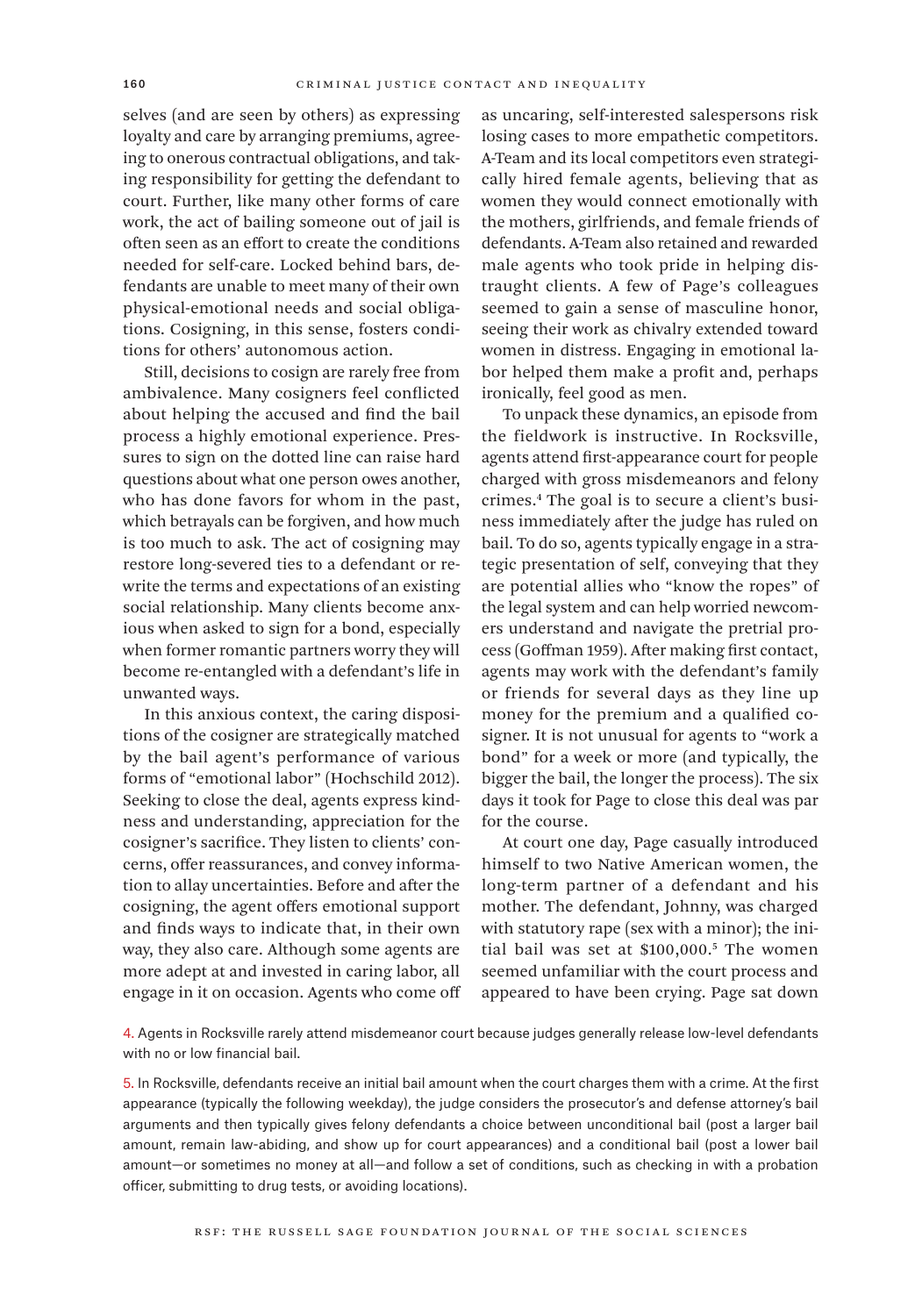and explained the proceedings. Striking an optimistic note, he remarked that judges typically lower bail as the process moves forward. Even though the women felt they could not afford the premium for such a high bail, there was still a chance they would be able to get Johnny out of jail.

Over the next hour and a half, they waited for the clerk to call Johnny's case. The session ended without the case being called, but Page had gotten valuable time to establish rapport and expertise. When, for instance, the prosecutor asked if anyone were present for a case that had not been called, Page advised Johnny's partner, Angie, to speak up. The prosecutor explained that Johnny had refused to come to court. Noting that defendants typically get one "pass," he said that if Johnny refused again, staff would probably bring him to court in restraints. As they left together, Angie told Page that Johnny might have refused to come to court because he felt too ashamed to face her. She agreed to meet the following afternoon before court, and Page encouraged her to call him with any questions in the meantime. When Angie replied, "I don't even know what questions to ask," Page assured her that he would try to help with any confusion.

Page's invitation to "call anytime" could easily be read as disingenuous. But by this point in the fieldwork, the offer was more reflexive, based on an intuitive feel for what was socially appropriate. True, the bail agent has financial incentives to provide emotional support; offering the "gift" of kindness and understanding, he or she hopes to receive the reciprocal gift of business.6 But the expression of care in this context cannot be reduced to a rational actor engaging in conscious dissembling for financial gain. As a bond agent, Page knew that friends and family members are often fearful and worried about defendants' well-being. They feel disoriented by the legal process and, in most cases, do not have a private attorney or public defender available to answer their questions. They do not know where else to turn. The bail agent appears in this unfamiliar and intimidating arena as a knowledgeable person who cares—a person who can and possibly will

help someone like Angie care for a loved one in jail.

For the agent, then, the strategic move for securing the client doubles as a humane and sympathetic response to someone in Angie's or Johnny's mother Shawna's position. Care and service are, in fact, highly valued elements of the bail agent's professional identity. To be sure, these values rest uneasily alongside other aspects of the agent's work life, such as the drive to beat out the competition and the agent's pride in being a "good closer." But as agents are socialized to win in the bail game, they are simultaneously immersed in a discourse of service and educated in the arts of care. Becoming attuned and responsive to the needs of potential cosigners is central to the development of the bail agent's occupational habitus—so much so that agents often describe themselves as part counselor.

The next day, Angie was alone when she met Page at court. She had visited Johnny the night before, and he told her he had refused to go to court because he was having a breakdown and was suicidal. She said he felt better after she met with him. Johnny had been having sex with a fifteen-year-old friend of their daughter, she explained, as a preface to insisting that she was not at court because of her feelings for Johnny. She was there "for the kids" she and Johnny coparented. In Page's experience, it was not unusual for cosigners to feel they needed to justify bailing out a defendant. This need to offer *good reasons* for taking care of an accused person was especially common in cases such as Angie's, when the defendant is charged with a strongly stigmatized crime and in cases where the cosigner is the alleged victim (or victim's relative). Caring obligations thus supply what C. Wright Mills called a "vocabulary of motives"—a range of situationally acceptable bases for accounting for one's conduct (1940). Posting bail "for the kids" construes the situation in a way that remains squarely within the idiom of care but shifts the referent of care to "more deserving" actors. Angie wanted Page to know that her actions were a fulfillment of her duties as a mother, not an act of caring for a man who had had sex with a minor outside their relationship.

<sup>6.</sup> On the concept of gift exchange, see Mauss 1954.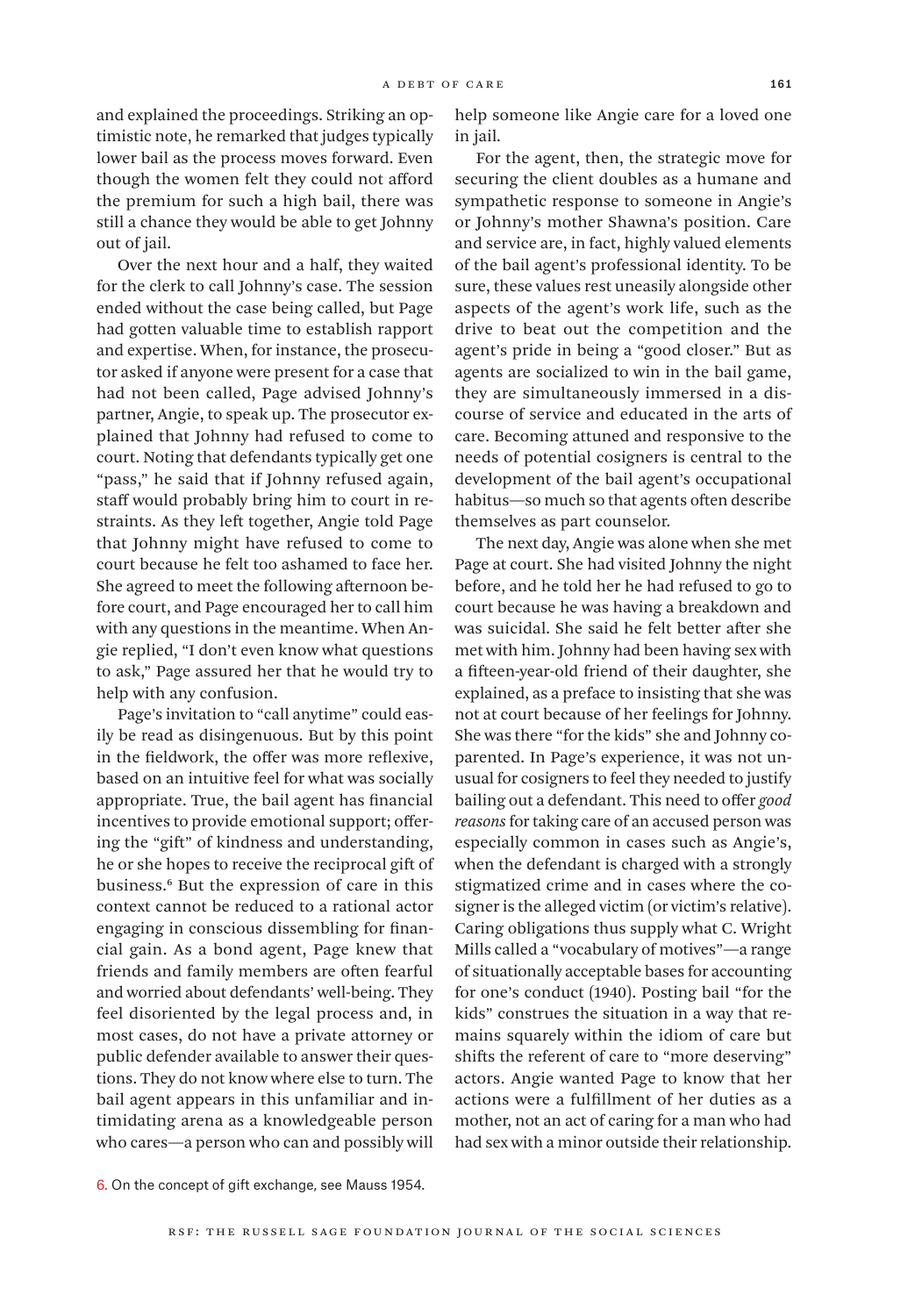When Angie and Page walked into court, they found the public defender talking with the prosecutor. Johnny would not be coming to court, the lawyers said, due to what sounded like a panic attack. (Because of his mental state, jail staff did not exercise their option to bring Johnny to court in restraints.) Angie and Page walked back to A-Team's office, where Angie described the difficulty of caring for her children while dealing with Johnny's situation. She was caught in a bind of competing care obligations. Slumping low in a chair, she became teary as she explained that Johnny had committed the crime on their anniversary and left her in a near-impossible situation. Page tried to comfort Angie. They agreed to meet at court again the following day.

On the third day, with Johnny's mother, Shawna, in attendance, Johnny showed up for court and his case was called soon after the session began. When the judge lowered Johnny's bail from \$100,000 without conditions to \$15,000 with conditions, Angie breathed a sigh of relief. Afterward, Page walked the women to their car, telling them that, in the short term, they would need "only" \$750 to post bail. They could pay off the remaining \$750 of the premium over the next couple months. Angie and Shawna hoped to get the money together quickly, Angie explained, because they feared Johnny's mental state would worsen the longer he stayed in jail. With a slightly guilty tone, Shawna said that even though her "baby" did the crime, she still loved him. The women thanked Page for his help and said they would be in touch soon.

Friday and Saturday passed without Angie calling or responding to Page's efforts to reach out. Late Sunday morning, when Angie finally took his call, she told him that she had been contacted by other bail companies. A competitor had offered to do the bail for \$750 (a 5 percent premium) with no payments. Bail companies in Rocksville are required to charge 10 percent, but as Page knew at this point in his fieldwork, agents routinely ignored the rule to beat out a competitor. Page got permission from his boss to match the lowest offer and did so immediately. Angie seemed relieved. With the price difference eliminated, she could take

the best deal and give Page the "gift" of her business in return for his help and support.

Angie's case reveals a number of dynamics common in the bail process. Significant others (most often, mothers and current or former partners) often feel obligated to take responsibility for defendants. Although Johnny's illegal actions harmed her, Angie felt she had to bail him out for the children. She felt duty-bound to visit Johnny, and Johnny's reported mental health breakdown seemed to intensify her sense that she needed to take care of his bail. Shawna, Johnny's mother, experienced less ambivalence than Angie. As a mother, she had to help her baby—full stop. Page worked to provide emotional and informational support so the women would eventually feel obligated to him rather than the competition. When Angie ultimately accepted Page's offer, she and Shawna lost \$750 and became subjects of the bail company. If Johnny missed court or accrued additional costs (if, for instance, A-Team had to send a bounty hunter after him), they would be financially responsible, and the company could access their personal information and subject their properties to search. In the words of Page's bosses, Angie and Shawna were babysitting Johnny as watchful coagents for the bail company, under surveillance themselves as they tended to the company's investment.

#### Selling Care

Friends and family are often less willing than Angie and Shawna to bail out defendants. Bail agents use a variety of strategies to override this reluctance. By describing jail conditions as horrible, dangerous, and unhealthy, for example, agents may ramp up fears and guilt pangs rooted in a perceived duty to care. Sheila, one of Page's coworkers, warned mothers that their daughters were locked up with "prostitutes, murderers, and thieves." Another agent, Sean, routinely told potential clients, "Listen, there's no jail worse than Rocksville County in the state. And I've been to all of them." It was a lie; he had never been inside Rocksville's lock up, let alone the rest of the state's. It was a scare tactic to induce a desire to care for the accused.

Agents also emphasized negative legal outcomes tied to a defendant remaining in jail.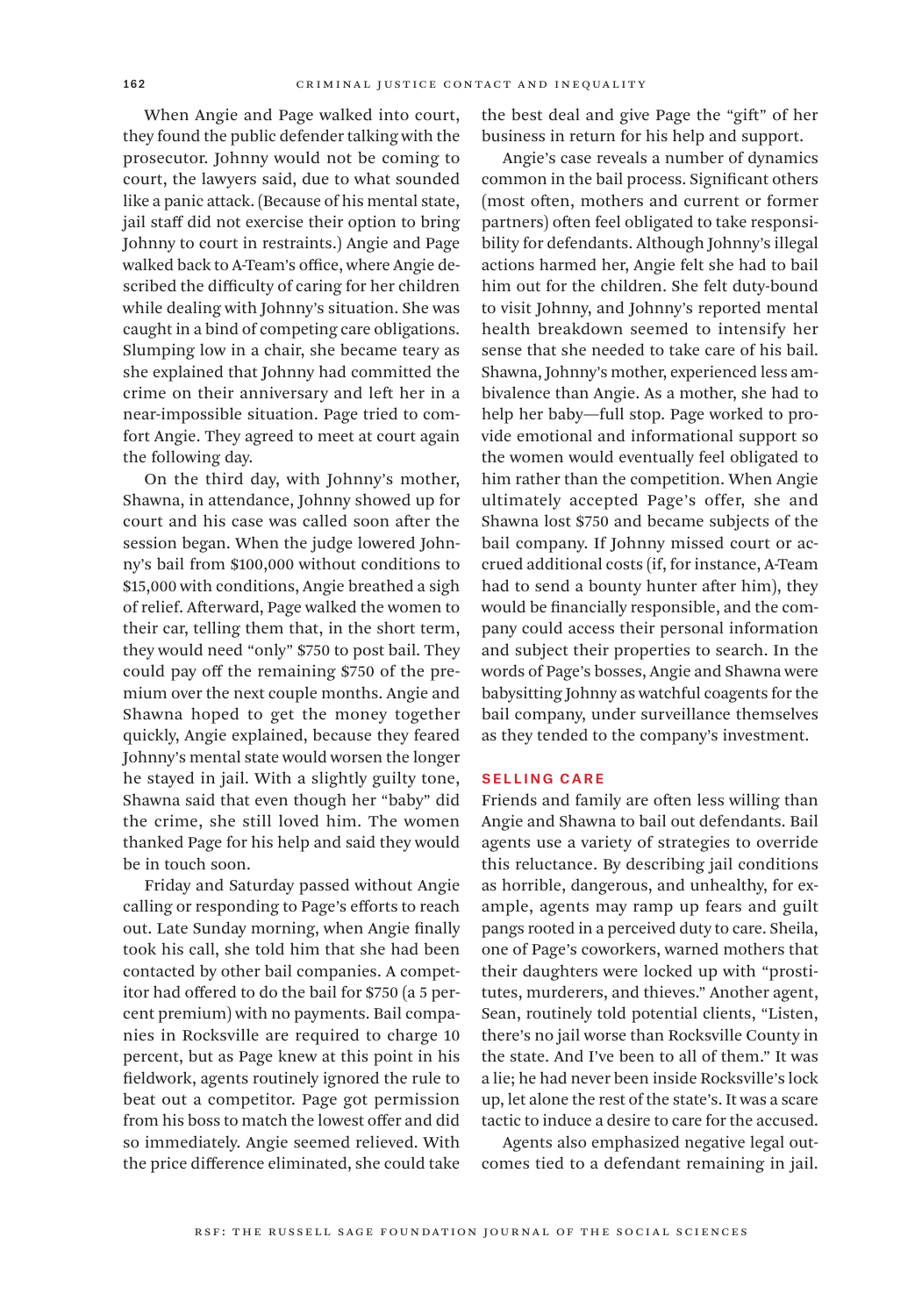Such defendants, for example, are more likely to take a plea bargain even if they are not guilty (a claim that academic research supports) and might look "more guilty" appearing in court in an orange jumpsuit rather than their own clothes. Freed from lockup, defendants can strategize with attorneys, contact witnesses, and aid their case in other ways. The bottom line, agents conveyed, was that if you really care about the defendant's legal and personal fate if you really want to take care of them in this awful situation—you will pay the premium and cosign the bond.

Like bail agents, some defendants instrumentalize duties-to-care to get reluctant family or friends to bail them out. Jail inmates routinely call bail companies asking agents to contact possible cosigners. The high cost of the jail's call system makes it unaffordable for many defendants to make these contacts on their own, but bail companies typically allow detainees to call them for free. In such cases, defendants may explicitly ask agents to stress the negative consequences of remaining in jail—losing a job, not receiving medications, or getting victimized by prisoners or guards. Defendants hope agents convey their desperation and how their safety and hopes depend on the person receiving the call. The following description is taken from Page's field notes:

I got to the office a little before 9 am and received a call from the local jail. The young woman, Annika, was charged with drug possession and her bail was \$5,000. She wanted to bail out and go to detox. Her voice shook and her breath was ragged. At her request, I called her mother, who was divorced from her father. When the mother didn't pick up, I left a message. Annika called back around 11:15. Sounding slightly hopeful, she asked if I had reached her mother. When I said I hadn't, she exhaled deeply and went silent. "Who else might be able to help?" I asked. She gave me her dad's number, but her tone suggested that he was unlikely to bail her out. Then she had an idea: I should tell her dad that she needs to go to detox because she is pregnant. Confused and concerned, I responded, "He doesn't know?" He didn't, she

replied. "Do you really want me to be the one to tell him?" She said she had just found out and feared that her withdrawals would kill the baby. I agreed to call her dad, but didn't commit to unveiling the news about the man's future grandchild. A powerful combination of caffeine and anxiety sent my heart racing. Before dialing, I took several deep breaths and got a glass of water. When I reached the father, the man seemed to have expected the call and stated matter-of-factly, "I'm not bailing her out." He'd done so several times in the past and his daughter had gone right back to using. I didn't tell him about the pregnancy; in fact, I didn't push at all. I simply thanked the man for his time.

This particular case led Page to reflect on his assumptions about gender and care as a participant in the field. He realized the extent to which he assumed that women (especially mothers, grandmothers, sisters, wives, and long-term partners) would be more open to bailing out defendants. Pushing the men with strategies agents used with women seemed unlikely to be productive, especially if men came across as masculine by acting aloof and disinterested or, like the father in the example, by plainly refusing to help. In the field, Page was rarely surprised when men (even fathers) felt no obligation to cosign a bail agreement. In fact, when men took up the burdens of cosigning, they were far more likely than women to act as if bailing out a friend or family member, especially a woman, was extraordinary. Such cases resonated with bail agents' descriptions of cosigners as babysitters. Like fathers who earn praise for babysitting (rather than simply parenting) their own children, these men saw cosigning as going beyond the basic terms of their relationship to the defendant. That Page and his coworkers saw nothing surprising in this fact underscores how the men's reluctance to cosign reflected shared understandings of the social organization of care. In this sense, many of the apparently deviating cases of men being recruited into the typically feminized role of cosigner are actually consistent with our broader claim: the social terrain on which bail agents operate is defined, in significant ways,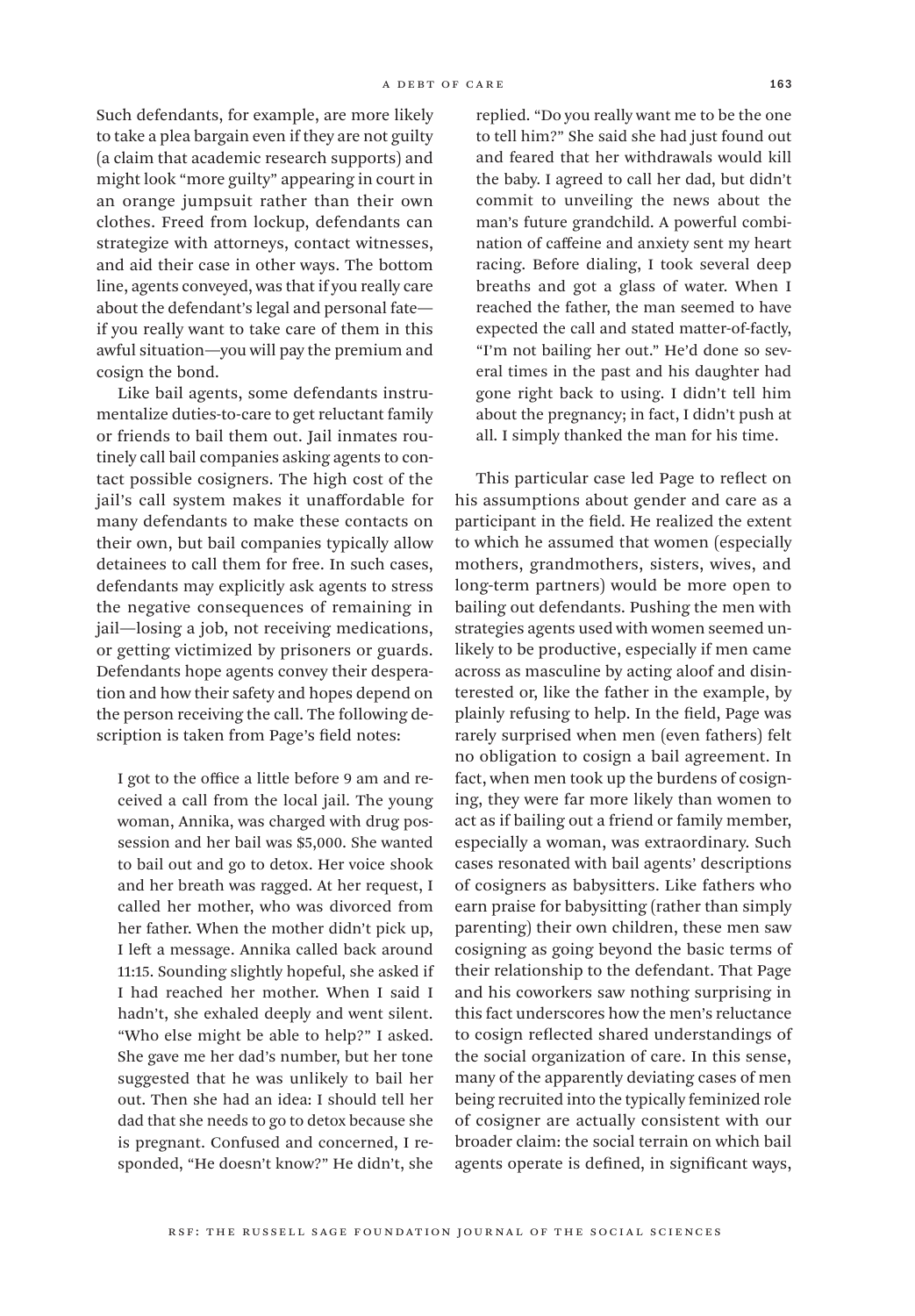by the gendered structure of care relations in the broader society.

Another deviating case offers insight on this front. In a minority of cases, jailed defendants refrain from contacting a bond company because they do not want their loved ones to feel compelled to take care of their bail. Page learned this lesson while prospecting—an aggressive form of solicitation, common in Rocksville and strongly encouraged at A-Team, in which agents cold-call potential cosigners without defendants' knowledge or permission.7 Prospecting during an evening shift, Page reached a woman whose son, Paul, an African American in his mid-thirties, was accused of drunk driving. The mother worked full-time as a nurse's aide and agreed to pay the premium (\$600 down, \$600 in payments) and cosign Paul's \$12,000 bond.

About an hour later, Paul came to the office to fill out his paperwork. Page cheerfully greeted him at the door and offered bottled water and coffee. But, unlike most released defendants, Paul appeared dejected about getting bailed out. As he scanned the bail contract, he asked, "My mom came down, didn't she?" Perplexed by his unexpected release, Paul wondered aloud who in his circle had informed his mother about his situation. He had intentionally tried to keep her in the dark, though he knew she would help him. He was hoping the state would drop the charges; if not, he was confident he could handle the jail stay. He could do time, as he put it, "standing on his head." The last thing he wanted was for his mother to lose hundreds of dollars just because of his "bullshit case." When Paul found out that she had paid \$600 and still owed \$600, his frustration turned to sadness: "You have to be kidding me. This is what I feared." Because the deal was done, he reasoned, all he could do now was try to pay her back and "say thank you."

Although exceptional (defendants generally do not get upset when people bail them out), Paul's case is instructive. Paul clearly knows that his mother would feel a duty to take care of him by posting bail, even if it places her (and perhaps others she cares for) at risk. But his reciprocal sense of the caring relationship—he needs to look out for her well-being, too—leads him to strategically withhold information and try to bear his legal entanglement alone. Both sides of this story suggest a working knowledge of the gendered care structure of the social situation. Paul's actions also fit comfortably into a broader societal pattern in which the unwillingness to accept maternal care sometimes functions as a way of declaring one's full status as an independent, respectable adult—or, in more gendered terms, as a means for declaring, "I am a man, capable of taking care of myself without calling my mother to the scene."

#### Engendering Predation

Drawing on this immersive ethnography, we have sought to clarify how relations and practices in the bail field are structured by the broader social organization of care in American society. Bail agents, cosigners, and defendants intuitively grasp this aspect of the social landscape, which underlies their dispositions to act as they do. Women are positioned as primary caregivers in the broader society so, accordingly, players in the bail game look to women first. To be sure, few women pay bail premiums and cosign bond contracts routinely in their daily caregiving. But beneath the distinctive circumstances, gendered caring relations—in this case, women stepping forward to bear the burdens of men's bail needs—operate in a manner that seems ordinary to all involved. Signing forms and making payments at the bail office, women's actions slot into the social organiza-

7. Prospecting works like this: When individuals are arrested, the county publishes their name, birthday, and reason for arrest online. When a defendant is charged and initial bail is set, this information is also made public on some (though not all) counties' websites. Bail agents monitor the county's electronic jail roster for prospective clients. When they find good leads, they enter the defendant's name and birthday into a proprietary software program that retrieves contact information for the defendant and his or her family members. Bail companies pay the for-profit software provider a small fee for each search. Agents then call the contacts and "offer" to bail out their friend or family member.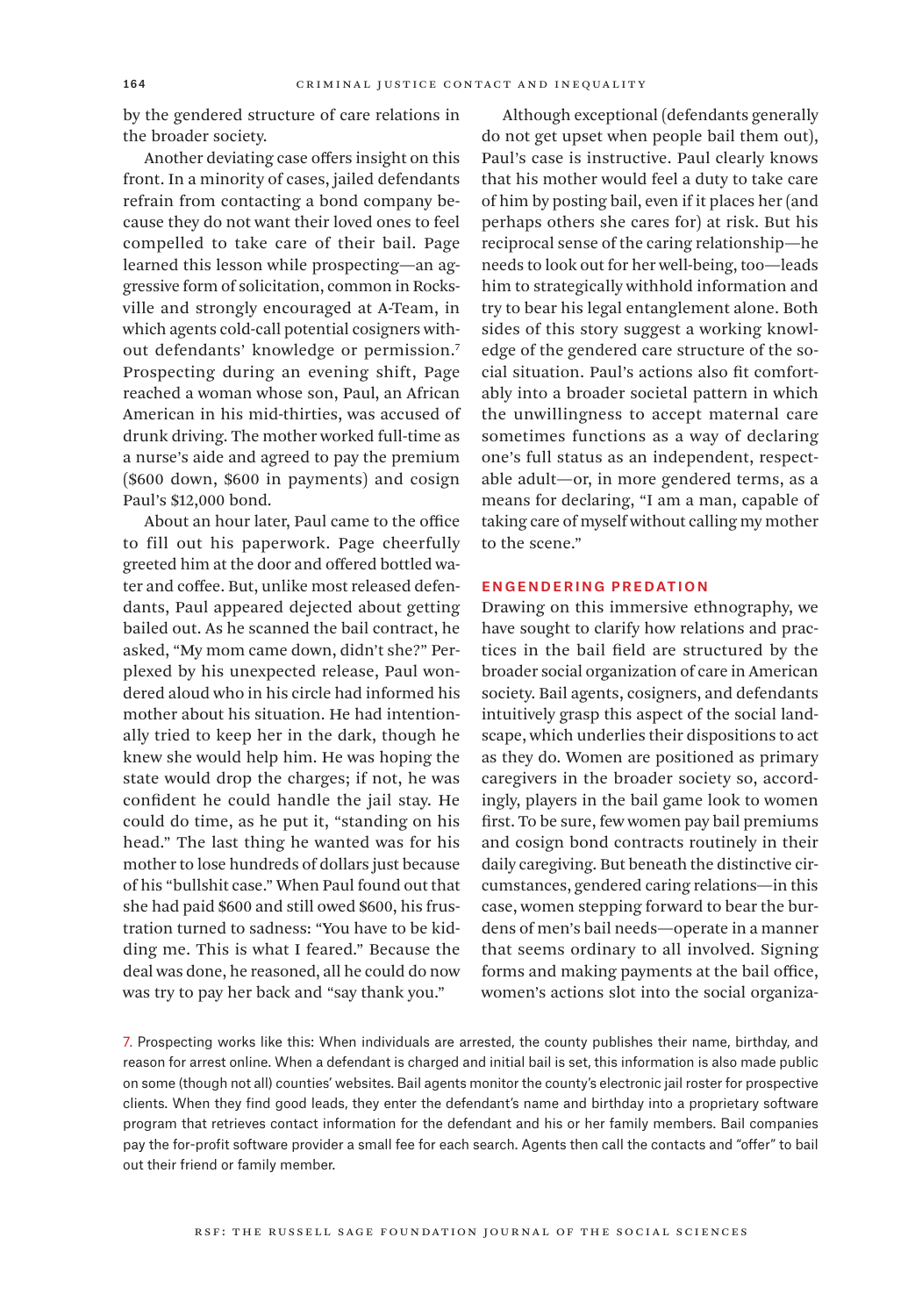tion of care as well as their personal experience of caregiving duties.8

Bail agents strategically target women, expecting that they will feel obligated to care for defendants, and present themselves as caring allies in that effort. By performing various forms of emotional labor—whether offering understanding, patience, and reassurance or providing information and help within a system that often feels dehumanizing and painfully opaque—bond agents try to forge a connection with potential clients, cultivating a sense of reciprocal obligations. When potential clients are reluctant to sign on the dotted line, agents work to leverage whatever care obligations they may feel. Defendants, desperate to get out of jail, may collaborate with bond agents in these instrumental efforts. Woven throughout the fabric of the bail game, gendered ethics of care go a long way toward explaining sex differences in the distribution of cosigning burdens as well as the social processes that advance resource extraction in the bail industry.

We have sought to clarify how gender plays a central role in organizing and facilitating predatory criminal justice practices that are typically (and correctly) understood as being guided by race and class. As we have noted from the outset, however, these complementary axes of social differentiation and power should not be treated as alternative explanations. The gender basis of the bail field cannot be understood outside its intersections with race and class social structures so central to the criminal justice field in the United States (Western 2006; Soss and Weaver 2017), including its predatory practices of financial extraction (Page and Soss 2017). Low-income people of color are dramatically overrepresented among defendants and, thus, are disproportionately compelled to use the services of bail bond companies. As women are pulled into the bail process, race and class matter greatly in agents' evaluations of which cases to pursue and what terms to offer. Predatory financial extraction in the bail industry today is intersectional, in part, because care duties in American society are intersectionally organized.

At a methodological level, we hope to have underscored the value of ethnography as part of a broader, pluralistic mix of approaches to studying inequality and the criminal justice system. To analyze how the bail industry works and how its practices reflect and reinforce inequalities, a researcher must go inside it. By inserting oneself into the situation, one can thus see how social inequalities structure understandings, relations, decisions, and actions and how institutional incentives and role-based obligations interact in ways that connect social disadvantage to predation. As a participant observer at A-Team, Page was able to see how elements of race, gender, class, national origin, and place of residence infused organizational culture and shaped agents' dispositions in ways that influenced perceptions of risk and worthiness, and, ultimately, financial, social, and legal outcomes. In short, this study reinforces what other scholars of punishment and society have repeatedly shown: ethnography is a critical tool for analyzing inequalities in the criminal justice system, including those related to "spillover effects" and "collateral consequences" (see also Comfort 2008; Lopez-Aguado 2016).

Drawing on the ethnography, we have also sought to clarify how the bail industry operates as a predation opportunity structure in motion*.*  By tracing its logic of practice, we have arrived at a view of targeting that departs somewhat from the norm in scholarly literature. In most studies, the focus of analysis follows the path defined by criminal charges and punishments: the primary targets of criminal justice practices are arrestees, defendants, prisoners, and so on; the people who surround those actors are seen as secondary targets experiencing collateral consequences and spillover effects. By shifting the analytic frame from punishment to predation and analyzing bail as a social process, we

8. In addition to caring for family, many potential cosigners also worked as personal care assistants (PCAs). Because of home-care workers' low socioeconomic status and the precariousness of their work, A-Team had an informal policy of not approving PCAs as sole cosigners. The existence of this policy is a clear indication that professional caregivers regularly volunteered to serve as cosigners.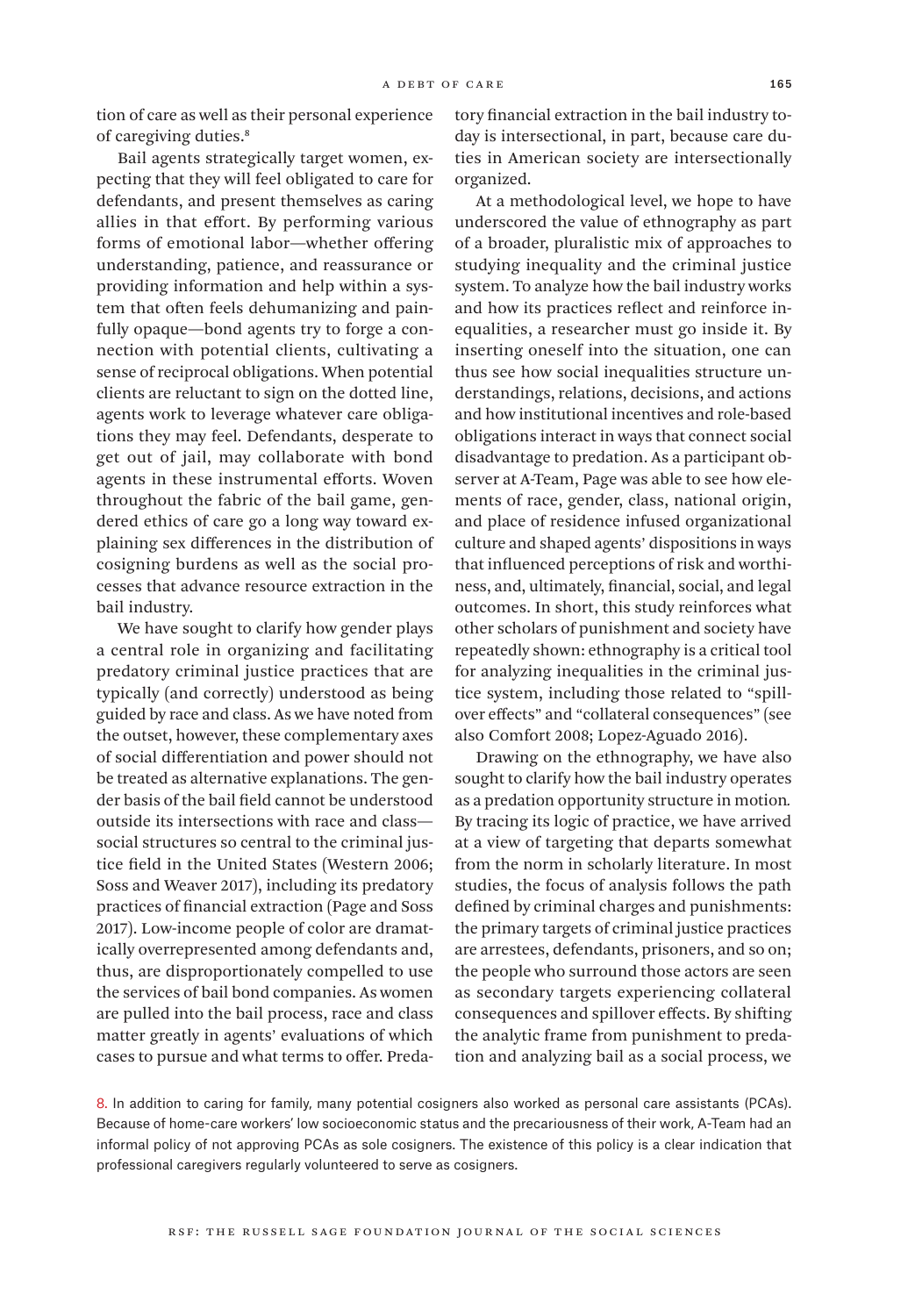have arrived at an analysis that decenters the defendant. The primary target in this field is not the defendant per se but those individuals (usually women) who possess the requisite resources and feelings of obligation to take care of the defendant.

In other words, although defendants provide the entry point for bail industry revenues, the primary targets of extraction are defined by the social organization of care relations in which the defendant is enmeshed. In some cases, such as Johnny's and Paul's, bail agents may not even speak with a defendant before bailing him or her out. In other cases, such as Annika's, the defendant (motivated by a desire to be freed from jail) may collaborate in the bail agent's efforts to secure a cosigner and their resources. Even when defendants contact bail companies directly, their main function in the process of bail is providing contact information for the industry's real customers: possible cosigners, preferably mothers or long-term partners.

The ethnographic approach taken here also yields important insights into the critical question of how criminal justice actors (in this case, bail agents) construct financial predation as a justifiable if not morally desirable practice (Harris 2016). Although interviews are useful for identifying legitimating discourses, participatory ethnography helps us understand actors' bodily investments in the game (Wacquant 2004). Fierce competition inside and outside of bail companies promotes a strong desire among bail agents to "win." This pushes agents to sidestep questions about morality to aggressively solicit business. But Page's experience as a bail agent also made clear that actors in the bail industry routinely consider questions about the legitimacy and value of their work. They do not unquestioningly embrace a mythos offering a sanitized and idealized vision divorced from their real work. On the contrary, their legitimation is more often rooted in the concrete realities of practice, in which bail agents care for the needs of confused and fearful clients and provide services that clients often receive with gratitude.

As they perform emotional labor, agents come to feel that they are, in fact, valuable service providers helping clients through difficult times—even as they simultaneously work to devise the best strategies to extract revenues from them (Page 2017a). Care and competition are inseparable. In this area as elsewhere in the bail field, gender can play an important role: Page's male coworkers sometimes portrayed themselves as honorable, even chivalrous, as they shepherded distressed women—sometimes women distressed by the discourse those agents offered—through the cosigning process.

Finally, building on Comfort's work, our analysis has highlighted how predation shapes people's social positions, self-conceptions, behaviors, and relationships (Comfort 2008). As reports from advocacy groups such as Color of Change and the ACLU show (2017), commercial bail strips wealth from individuals and communities, especially low-income communities of color. In addition to these systematic "takings," for-profit bail moves defendants and cosigners into positions of debt with regard to bail companies and, potentially, collection agencies. As Alexes Harris shows, criminal justice debt generates stress and may alter behaviors, such as avoidance of legal and social service professionals and institutions (2016). In addition, because bail processes produce new relationships between cosigners and legal and quasi-legal institutions, they can recast the terms of existing relationships, especially between defendants and those who bail them out, reconnecting cosigners to defendants in ways they would not otherwise choose and generating new social obligations and expectations. By making cosigners responsible for monitoring and delivering defendants, the bail process also infuses social relationships with new dynamics of surveillance and social control.

In contemplating these sorts of social dynamics on the ground, it is essential not to lose sight of the ultimate beneficiaries and drivers of commercial bail. Bail companies and their agents are on the frontlines of an industry that delivers vast, reliable profits to sureties every year. To be sure, governments that enable this predatory business model benefit from the bail system, and the owners of some local bail businesses do quite well. But the basic structure of the industry serves to transfer wealth from the lower to the higher levels of social class. The bail industry extracts millions of dollars in re-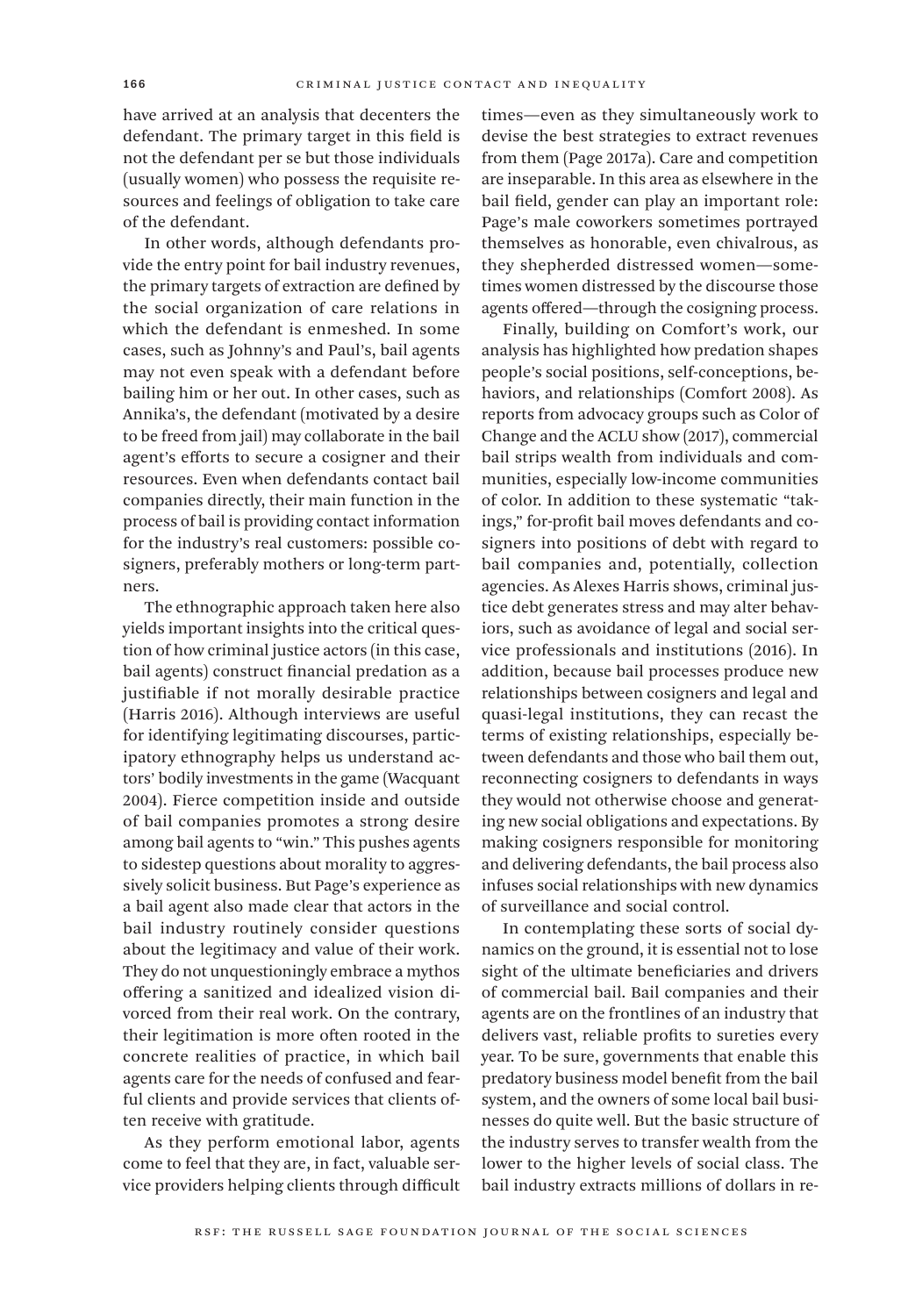sources from lower-income communities of color each year and enhances corporate wealth. What has rarely been noted, even by the strongest critics of commercial bail, is the extent to which this industry operates through and is made possible by the social organization of care and its gendered production of caring obligations, expectations, and dispositions.

#### A Note on Methodology

Our analysis of bail takes the form of an extended case study. The core of the study is an institutional ethnography based on Page's participant observation as a bail bond agent. Unlike other methods of data gathering, participant observation allows the researcher to "participate in the action being studied . . . [to produce] the most direct evidence on action as the action unfolds in everyday life" (Lichterman 2002, 120–21). As a longitudinal method pursued across varied contexts, ethnography allows the researcher to compare words and deeds and to empirically investigate why statements, attitudes, and practices vary from one setting or group of actors to another (Wedeen 2009; Jerolmack and Khan 2014). Participatory ethnography allows scholars to "observe how people make sense of their worlds, to chart how they ground their ideas in everyday practices and administrative routines" (Wedeen 2009, 85). Through immersion in the field, the researcher learns (and in various ways, embodies) the cognitive, emotional, and discursive conditions of participation in the activity under investigation (Goffman 1989; Wacquant 2004).

As a participant, Page directly experienced the rules and norms, identities and ideals, and workplace pressures that define and organize bail agents' practices. As an observer, he benefited from long-term investments in watching, listening, and asking while positioned as a coparticipant in work activities as they transpired. On occasion, of course, the people he interacted with may have worried about the impression they were making; they may have had incentives to dissemble or make self-serving statements. Over the long haul, however, it is difficult for a loose collection of workers to sustain a misleading self-presentation at all times and places, coordinating a sham around the researcher for more than a year while pursuing the work needed to get their jobs done. At the same time, the slow building of trust and rapport made possible by this method are especially valuable for studies of stigmatized fields, such as commercial bail, in which actors may fear reinforcing negative images of their profession (Goldfarb 1965; Dill 1975; Davis 1984; Page 2017a). As Page became a familiar coworker at A-Team, the noteworthy introduction of a distinctive outsider gave way to the unremarkable routines, conversations, and friendships of the everyday workplace.

Sustained immersion also allows the researcher to experience and analyze the field from varied perspectives over the course of the study. As a standpoint for understanding commercial bail, the courtroom offered opportunities the office did not. Moreover, night shifts differed from day shifts, conversations with lawyers and fellow bail agents painted varied portraits, and so on. And because A-Team typically processed more than one hundred bails each month, Page had repeated opportunities to separate case-specific details and agentspecific styles from organizational routines, standard operating procedures, and the underlying logic of practice—that is, largely takenfor-granted dispositions that generate patterns of action (Bourdieu and Wacquant 1992; Wedeen 2009). Page's growing familiarity with bail work also meant that his standpoint on social action changed in productive ways over time.<sup>9</sup>

Although Page conducted his research at a single local bail company, we analyze it here as a case of a broader class of phenomena. Our "casing" of the study works at two levels. At one, we analyze A-Team's work in Rocksville as a concrete, particular instance of commercial bail practices in the United States. At a second level, we analyze commercial bail as a case of the more general practice of criminal justice predation. Money bail is a mode of resource extraction that differs from others (such as prison profiteering, asset forfeiture, or fines and fees) in many ways but nonetheless can be seen as integral to the broader whole, enmeshed with its other operations, and struc-

9. On the complementary advantages of strangeness and familiarity in field research, see Soss 2013, 137.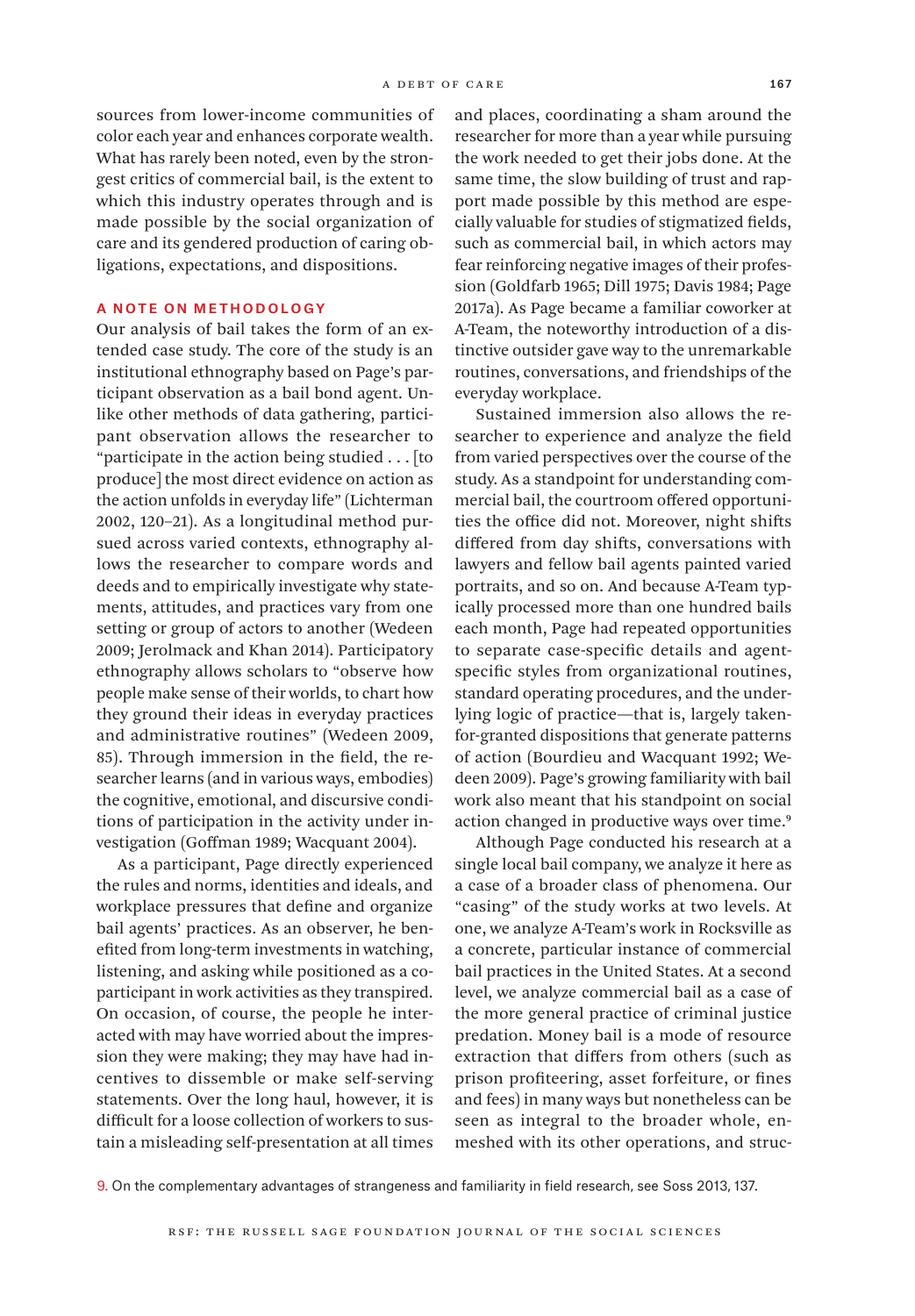tured by its general logics of targeting and operation.

A-Team is a professional, well-managed, successful company, selected as a research site, in part, because it is not a deviating "bad actor" or unusually predatory operation. Informal conversations and formal interviews in the field; industry, media, and governmental reports; and direct observations all corroborated that A-Team is not fundamentally different from other bail companies in large urban counties. A-Team and Rocksville, however, should not be mistaken for a representative case of commercial bail in the sense that a statistical sample may be representative of a broader population. In an extended case study, the relationship between the general and the particular works in a different way. Rather than standing in for other local bail operations, A-Team's business operations provide a vantage point for analyzing the more general structures and forces that shape local bail businesses across the United States as a whole. Our analysis illuminates a concrete case of organized actors navigating and grappling with the general conditions of the industry—a goal quite different from providing sample-based estimates of population characteristics.

Thus, as Michael Burawoy explains, "The importance of the single case lies in what it tells us about [a theoretically and practically significant aspect of] society as a whole rather than about the population of similar cases" (2009, 281). In an extended case study, "researchers analyze a particular social situation in relation to the broader social forces shaping it" (Small 2009, 19). Seeking analytic rather than statistical generalization, "the researcher 'extends' his [or her] view of a case by theorizing it as a very specific instance of social and cultural structures or institutional forces at work. . . . In the extended case method, we want to learn, ultimately, 'how' institutional forces, social and cultural structures, shape action in our particular field sites" (Lichterman 2002, 123). Our goal, then, is to use A-Team's operations in Rocksville to advance theoretical understandings of how predatory relations and

practices work in and around criminal justice institutions and how they reflect and perpetuate social inequalities.

#### On the Ethics of Ethnographic Bail Research

A study based on direct participation in the bail industry unavoidably raises questions of research ethics. After all, we argue that commercial bail operations prey on subjugated communities, leveraging the needs and vulnerabilities created by pretrial processes to turn poor people's resources into corporate and governmental revenues. Was it ethical for Page to pursue research by participating as a bail agent at A-Team? A full discussion of the relevant considerations would require far more space than we have here. We have given extensive thought to these questions, however, and take this opportunity to offer some brief comments on the ethics of ethnographic bail research.

Ethnography, by definition, is a form of participation in social life. As such, it shares the ethical complexity of all social action. It is understandable that researchers and their home institutions are often eager to draw a bright line between ethical and unethical research, positioning themselves on the legally and morally pure side of the divide. Ethically speaking, however, participation in social life is rarely such a black-and-white affair. Any given social role or action—as a consumer, worker, citizen, parent, friend, and so on—will raise moral and ethical questions along multiple dimensions, each of which may be judged differently from the vantage point of different moral philosophies.10 Moreover, as a large literature on "bystanders to injustice" makes clear, a decision to stay on the sidelines, declining to get involved, is not in any universal sense a more ethical or moral position than direct participation. Like passive beneficiaries of collective injustices and citizens who do not vote in the face of government atrocities, scholars do not necessarily occupy higher moral ground simply by declining to get involved.

In this sense, we reject the presumption that by not doing this kind of research, we

10. For a classic discussion of the diverse and historically shifting moral standpoints used to assess the ethics of social action, see MacIntyre 2003.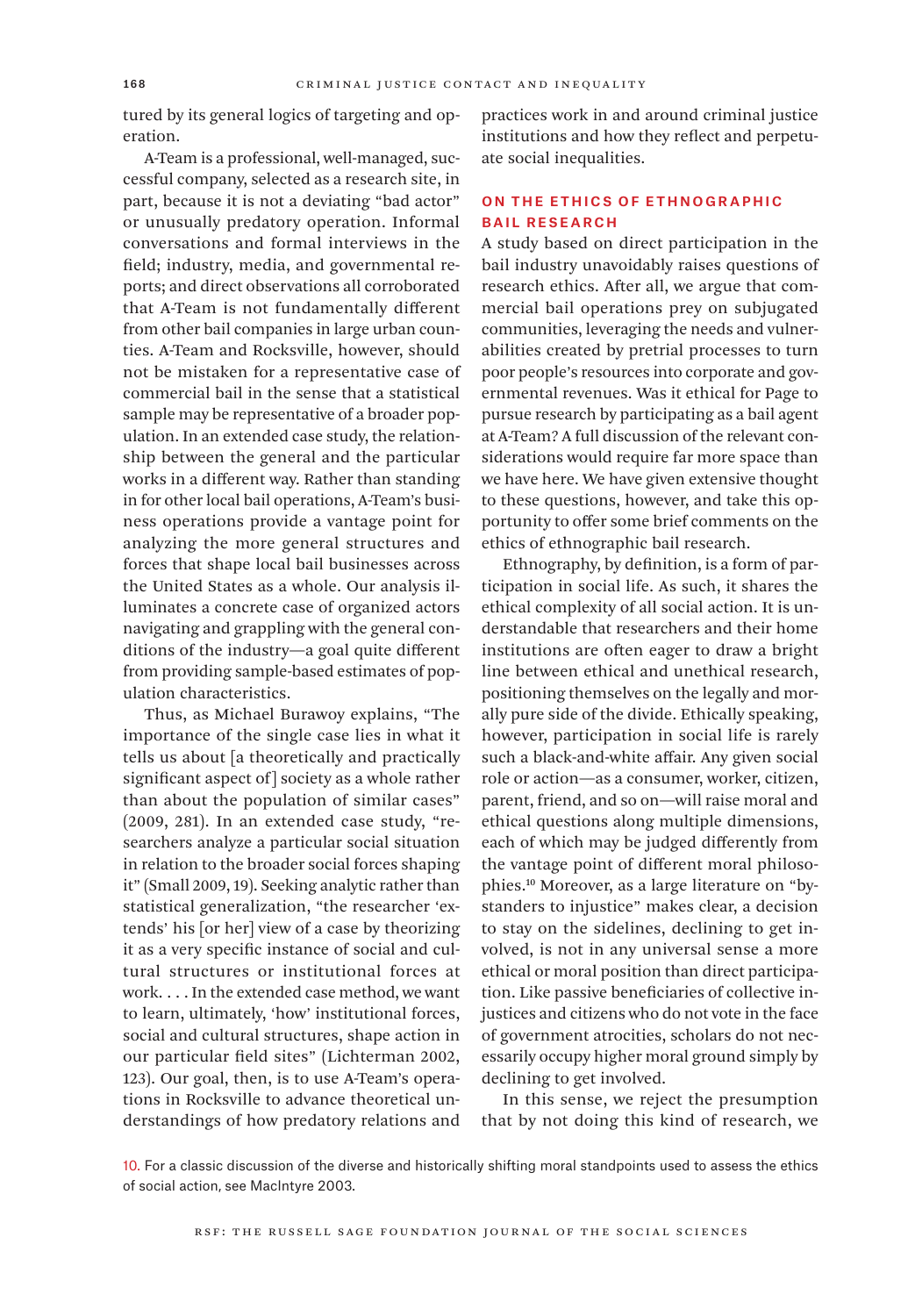scholars can keep our hands clean. As we argue here and in a larger book-length project,<sup>11</sup> predatory resource extraction from subjugated communities subsidizes both the liberal contract society and the quality of life that more advantaged Americans enjoy. People who benefit from these practices cannot shed responsibility for them simply by declining to go out and do the bond work (or prison work or policing work) themselves. Those of us who neither work in nor are targeted by the industry are not nonparticipants; we simply participate on terms that allow us to benefit while maintaining cognitive distance from our moral responsibility.<sup>12</sup>

Page made his participation in (and responsibility for) criminal justice predation more explicit and direct in order to bring the industry's practices to public light and show how this form of predation is made possible, sustained, organized, legitimated, and carried out on the frontlines. The research intervention reflects ethical and political commitments to *doing something* about the predatory bail industry's ongoing invisibility in scholarship and the broader society. Page took on the ethical burdens of overt participation because this was the only way to really understand the work itself and thus, to develop an analysis of how it is organized, carried out, and can be effectively reformed or abolished. Fully understanding the industry meant engaging in its core practices, which are by definition predatory, and work in the field provided a foundation for critical scholarly and public interventions.<sup>13</sup>

If Page had stayed on the sidelines and we had forgone this research, the bail industry would have been no less predatory; the distribution of its harms would have been altered in no meaningful way; and our responsibility for industry's harms, though certainly less visible and direct, would have remained. Sometimes ethically complex research—inserting ourselves in troubling modes of action in a more overt way—should be pursued precisely because it offers a way to take responsibility for societal injustices that are already being carried out in our name and already delivering benefits to us as more advantaged members of a community.14

No mechanical cost-benefit formula can generate a summary yes-or-no ethical verdict on this research. The procedure-centered judgments of the University of Minnesota's Institutional Review Board, which approved this "human subjects" research as ethical, also should not be seen as the final word on the multiple, complex moral questions involved. In a bail ethnography as in much of social life, participation is a subject that must be wrestled with in light of the real (not ideal) conditions we confront, the many morally relevant aspects of a single social action, and the diversity of ethical perspectives that may be brought to bear. To do so effectively, we must openly acknowledge that the predatory bail industry presents us with no easy answers as we try, both as scholars and community members, to understand how it works, explain what it does, and pursue effective actions in response.

#### **REFERENCES**

- Amott, Teresa, and Julie Matthaei. 1996. *Race, Gender, and Work: A Multi-cultural Economic History of Women in the United States*. Boston: South End Press.
- Bauer, Shane. 2014. "Inside the Wild, Shadowy, and Highly Lucrative Bail Industry." *Mother Jones*, May/June. Accessed October 30, 2017. [http://](http://www.motherjones.com/politics/2014/06/bail-bond-prison-industry) [www.motherjones.com/politics/2014/06/bail-bo](http://www.motherjones.com/politics/2014/06/bail-bond-prison-industry) [nd-prison-industry.](http://www.motherjones.com/politics/2014/06/bail-bond-prison-industry)
- Bianchi, Suzanne, Melissa Milkie, Liana Sayer, and John Robinson. 2000. "Is Anyone Doing the Housework? Trends in the Gender Division of Household Labor." *Social Forces* 79(1): 191–228.

Bourdieu, Pierre, and Loïc Wacquant. 1992. *An Invi-*

11. Joshua Page and Joe Soss, *Preying on the Poor: Criminal Justice as Revenue Racket* (under contract, University of Chicago Press).

12. For insight on collective responsibility and cognitive distancing (or "ignorance"), see Hayward 2017.

13. This article offers a scholarly intervention. For a more public intervention, see Page 2017b.

14. For closely related arguments regarding the ethics of ethnographic research that required participation in the violence of slaughterhouse work, see Pachirat 2013, especially chapter 6.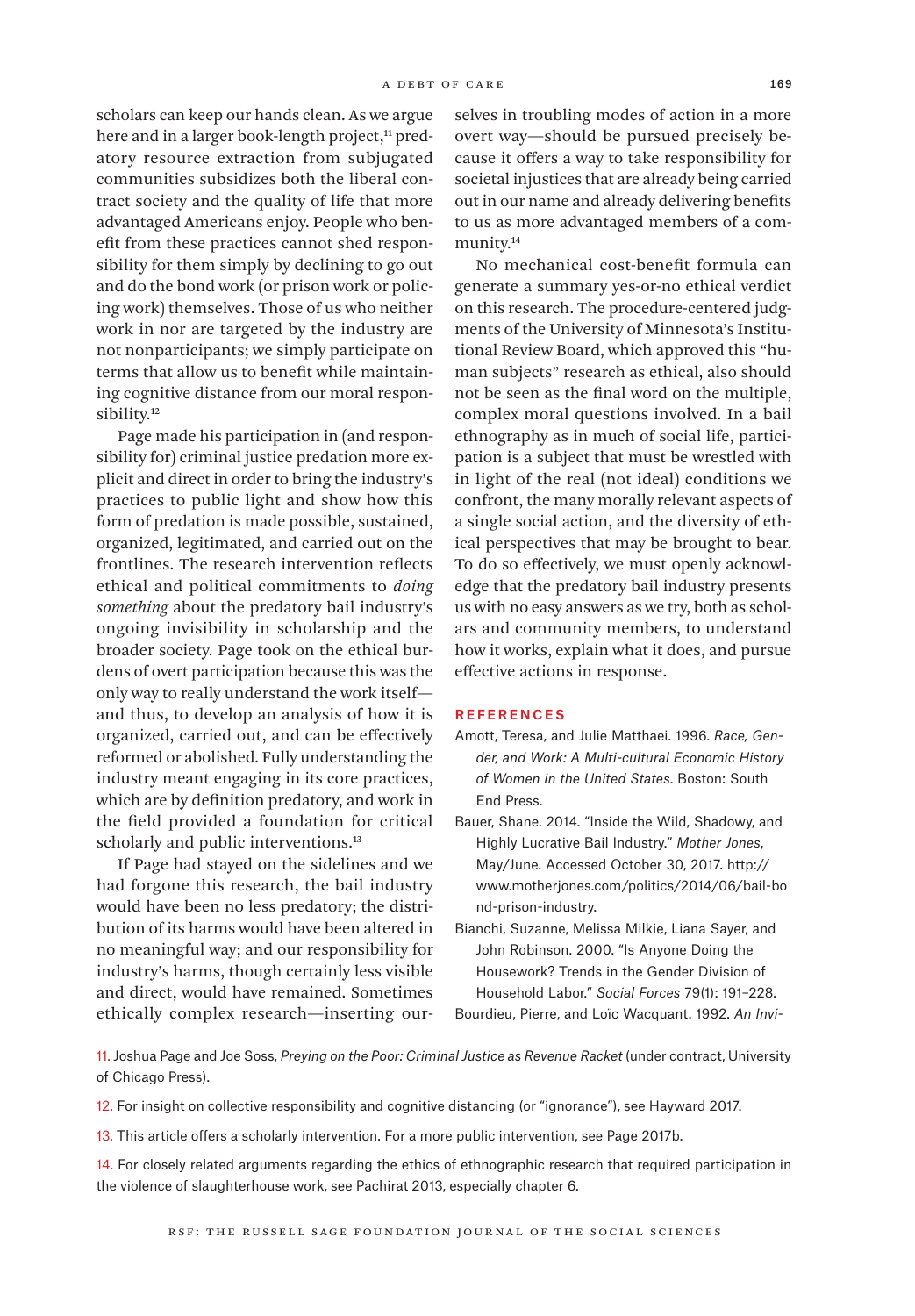*tation to Reflexive Sociology*. Chicago: University of Chicago Press.

- Burawoy, Michael. 2009. *The Extended Case Method: Four Countries, Four Decades, Four Great Transformations, and One Theoretical Tradition*. Berkeley: University of California Press.
- Burns, Ronald, and Patrick Leone. 2005. "Bounty Hunters: A Look Behind the Hype." *Policing: An International Journal of Police Strategies & Management* 28(1): 118–38.
- Clear, Todd. 2007. *Imprisoning Communities: How Mass Incarceration Makes Disadvantaged Neighborhoods Worse*. New York: Oxford University Press.
- Cohen, Thomas, and Tracey Kychelhahn. 2006. *Felony Defendants in Large Urban Counties, 2006*. NCJ 228944. Washington: U.S. Department of Justice, Bureau of Justice Statistics.
- Cohen, Thomas, and Brian Reeves. 2007. *Pretrial Release of Felony Defendants in State Courts*. Washington: U.S. Department of Justice, Bureau of Justice Statistics.
- Collins, Patricia H. 1994. "Shifting the Center: Race, Class, and Feminist Theorizing About Motherhood." In *Mothering: Ideology, Experience, and Agency*, edited by Evelyn N. Glenn, Grace Chang, and Linda R. Forcey. New York: Routledge.
- Color of Change and ACLU. 2017. *Selling Off Our Freedom: How Insurance Corporations Have Taken Over Our Bail System.* New York: ACLU.
- Comfort, Megan. 2008. *Doing Time Together: Love and Family in the Shadow of the Prison*. Chicago: University of Chicago Press.
- Council of Economic Advisors. 2015. "Fines, Fees, and Bail." Issue Brief, December. Accessed September 15, 2017. [https://obamawhitehouse](https://obamawhitehouse.archives.gov/sites/default/files/page/files/1215_cea_fine_fee_bail_issue_brief.pdf) [.archives.gov/sites/default/files/page/files/1215](https://obamawhitehouse.archives.gov/sites/default/files/page/files/1215_cea_fine_fee_bail_issue_brief.pdf) [\\_cea\\_fine\\_fee\\_bail\\_issue\\_brief.pdf](https://obamawhitehouse.archives.gov/sites/default/files/page/files/1215_cea_fine_fee_bail_issue_brief.pdf).
- Crenshaw, Kimberle. 2012. "From Private Violence to Mass Incarceration: Thinking Intersectionally About Women, Race, and Social Control." *UCLA Law Review* 59(6): 1418–72.
- Davis, David S. 1984. "Good People Doing Dirty Work: A Study of Social Isolation." *Symbolic Interaction* 7(2): 233–47.
- Dawson, Michael C. 2016. "Hidden in Plain Sight: A Note on Legitimation Crises and the Racial Order." *Critical Historical Studies* 3(1): 143–61.
- Demuth, Stephen. 2003. "Racial and Ethnic Differences in Pretrial Release Decisions and Outcomes: A Comparison of Hispanic, Black, and

White Felony Arrestees." *Criminology* 41(3): 873– 908.

- deVuono-powell, Saneta, Chris Schweidler, Alicia Walters, and Azadeh Zohrabi. 2015. *Who Pays? The True Cost of Incarceration on Families*. September. Oakland, Calif.: Ella Baker Center, Forward Together, Research Action Design. Accessed August 15, 2018. [http://whopaysreport](http://whopaysreport.org/who-pays-full-report) [.org/who-pays-full-report](http://whopaysreport.org/who-pays-full-report).
- Dill, Forrest. 1975. "Discretion, Exchange and Social Control: Bail Bondsmen in Criminal Courts." *Law & Society Review* 9(4): 639–74.
- Dobbie, Will, Jacob Goldin, and Crystal Yang. 2016. "The Effects of Pre-Trial Detention on Conviction, Future Crime, and Employment: Evidence from Randomly Assigned Judges." *NBER* working paper no. 22511. Cambridge, Mass.: National Bureau of Economic Research.
- Du Bois, W. E. B. 1935. *Black Reconstruction in America: An Essay Toward a History of the Part Which Black Folk Played in the Attempt to Reconstruct Democracy in America, 1860–1880*, vol. 6. New York: Oxford University Press.
- Duffy, Mignon. 2007. "Doing the Dirty Work: Gender, Race, and Reproductive Labor in Historical Perspective." *Gender and Society* 21(3): 313–36.
- Epp, Charles, Steven Maynard-Moody, and Donald Haider-Markel. 2014. *Pulled Over: How Police Stops Define Race and Citizenship*. Chicago: University of Chicago Press.
- Federici, Sylvia. 2004. *Caliban and the Witch: Women, the Body, and Primitive Accumulation*. New York: Autonomedia.
- Feeley, Malcolm. 1979. *The Process is the Punishment: Handling Cases in a Lower Criminal Court*. New York: Russell Sage Foundation.
- Fineman, Martha. 2004. *The Autonomy Myth: A Theory of Dependency.* New York: The New Press.
- Fortunati, Leopoldina. 1995. *The Arcane of Reproduction: Housework, Prostitution, Labor, and Capital*. Milan: Autonomedia.
- Fraser, Nancy. 2016. "Expropriation and Exploitation in Racialized Capitalism: A Reply to Michael Dawson." *Critical Historical Studies* 3(1): 163–78.
- Fuwa, Makiko, and Phillip Cohen. 2007. "Housework and Social Policy." *Social Science Research* 36(2): 512–30.
- Glassman, Jim. 2006. "Primitive Accumulation, Accumulation by Dispossession, Accumulation by 'Extra-Economic' Means." *Progress in Human Geography* 30(5): 608–35.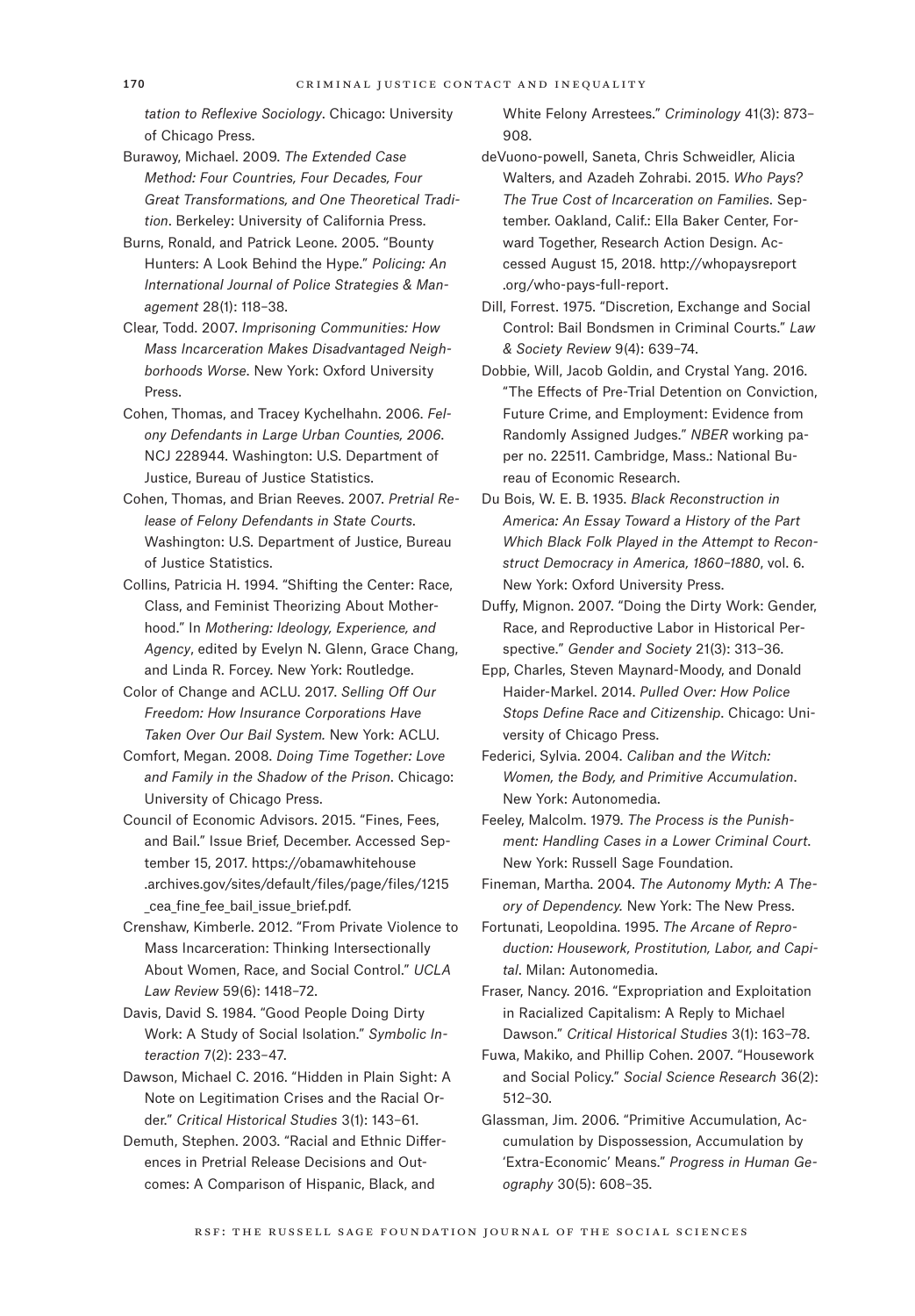- Glenn, Evelyn N. 2010. *Forced to Care: Coercion and Caregiving in America*. Cambridge, Mass.: Harvard University Press.
- Goffman, Erving. 1959. *The Presentation of Self in Everyday Life*. New York: Anchor.
- ———. 1989. "On Fieldwork." *Journal of Contemporary Ethnography* 18(2): 123–32.
- Goldfarb, Ronald. 1965. *Ransom: A Critique of the American Bail System*. New York: Harper & Row.
- Gordon, Linda. 1994. *Pitied But Not Entitled: Single Mothers and the History of Welfare*, 1890–1935. New York: Free Press.
- Gupta, Arpit, Ethan Frenchman, and Douglas Swanson. 2016. "The High Cost of Bail: How Maryland's Reliance on Money Bail Jails the Poor and Costs the Community Millions." Annapolis: Maryland Office of the Public Defender. Accessed August 15, 2018. [https://www.nmcourts.gov/uploads](https://www.nmcourts.gov/uploads/FileLinks/251c46be89664ada8ab0d99c3c426956/High_Cost_of_Bail___Maryland.pdf) [/FileLinks/251c46be89664ada8ab0d99c3c42](https://www.nmcourts.gov/uploads/FileLinks/251c46be89664ada8ab0d99c3c426956/High_Cost_of_Bail___Maryland.pdf) 6956/High Cost of Bail Maryland.pdf.
- Gupta, Arpit, Christopher Hansman, and Ethan Frenchman. 2016. "The Heavy Costs of High Bail: Evidence from Judge Randomization." Columbia Law and Economics working paper no. 531. New York: Columbia Law School.
- Gurusami, Susila. 2018. "Motherwork Under the State: The Maternal Labor of Formerly Incarcerated Black Women." *Social Problems*. Published online February 13. DOI: 10.1093/socpro/spx045.
- Haley, Sarah. 2016. *No Mercy Here: Gender, Punishment, and the Making of Jim Crow Modernity*. Chapel Hill: University of North Carolina Press.
- Haney, Lynne. 2004. "Introduction: Gender, Welfare, and the States of Punishment." *Social Politics: International Studies in Gender, State & Society* 11(3): 333–62.
- Harris, Alexes. 2016. *A Pound of Flesh: Monetary Sanctions as Punishment for the Poor*. New York: Russell Sage Foundation.
- Harris, Alexes, Heather Evans, and Katherine Beckett. 2011. "Courtesy Stigma and Monetary Sanctions: Toward a Socio-Cultural Theory of Punishment." *American Sociological Review* 76(2): 234–64.
- Hayward, Clarissa Rile. 2017. "Responsibility and Ignorance: On Dismantling Structural Injustice." *Journal of Politics* 79(2): 396–408.
- Hochschild, Arlie. 2012. *The Managed Heart: Commercialization of Human Feeling*, 2nd ed. Berkeley: University of California Press.
- Irwin, John. 1985. *The Jail: Managing the Underclass*

*in American Society*. Berkeley: University of California Press.

- James, Doris J. 2002. "Profile of Jail Inmates." Bureau of Justice Statistics special report NCJ 201932*.* Washington: U.S. Department of Justice.
- Jerolmack, Colin, and Shamus Khan. 2014. "Talk Is Cheap: Ethnography and the Attitudinal Fallacy." *Sociological Methods & Research* 43(2): 178–209.
- Jones, Jacqueline. 2010. *Labor of Love, Labor of Sorrow: Black Women, Work, and the Family, from Slavery to the Present.* New York: Basic Books.
- Justice Policy Institute. 2012. *For Better or For Profit: How the Bail Bonding Industry Stands in the Way of Fair and Effective Pretrial Release*. Washington, D.C.: Justice Policy Institute.
- Kohler-Hausmann, Issa. 2013. "Misdemeanor Justice: Control Without Conviction," *American Journal of Sociology* 119(2): 351–93.
- LeBaron, Genevieve, and Adrienne Roberts. 2010. "Toward a Feminist Political Economy of Capitalism and Carcerality." *Signs: Journal of Women in Culture and Society* 26(1): 19–44.
- Lerman, Amy, and Vesla Weaver. 2014. *Arresting Citizenship: The Democratic Consequences of American Crime Control.* Chicago: University of Chicago Press.
- Lichterman, Paul. 2002. "Seeing Structure Happen: Theory-Driven Participant Observation." In *Methods of Social Movement Research*, edited by Bert Klandermans and Suzanne Staggenborg. Minneapolis: University of Minnesota Press.
- Lopez-Aguado, Patrick. 2016. "The Collateral Consequences of Prisonization: Racial Sorting, Carceral Identity, and Community Criminalization." *Sociology Compass* 10(1): 12–23.
- MacIntyre, Alasdair. 2003. *A Short History of Ethics: A History of Moral Philosophy from the Homeric Age to the 20th Century*. New York: Routledge.
- Mauss, Marcel. 2000 [1954]. *The Gift: The Form and Reason of Exchange in Archaic Societies*. New York: W. W. Norton & Co.
- Mills, C. Wright. 1940. "Situated Actions and Vocabularies of Motive." *American Sociological Review*  5(6): 904–13.
- Nichols, Robert. 2018. "Theft Is Property! The Recursive Logic of Dispossession." *Political Theory*. 46(1): 3–28.
- Noddings, Nel. 1984. *Caring: A Feminine Approach to Ethics and Moral Education*. Berkeley: University of California Press.